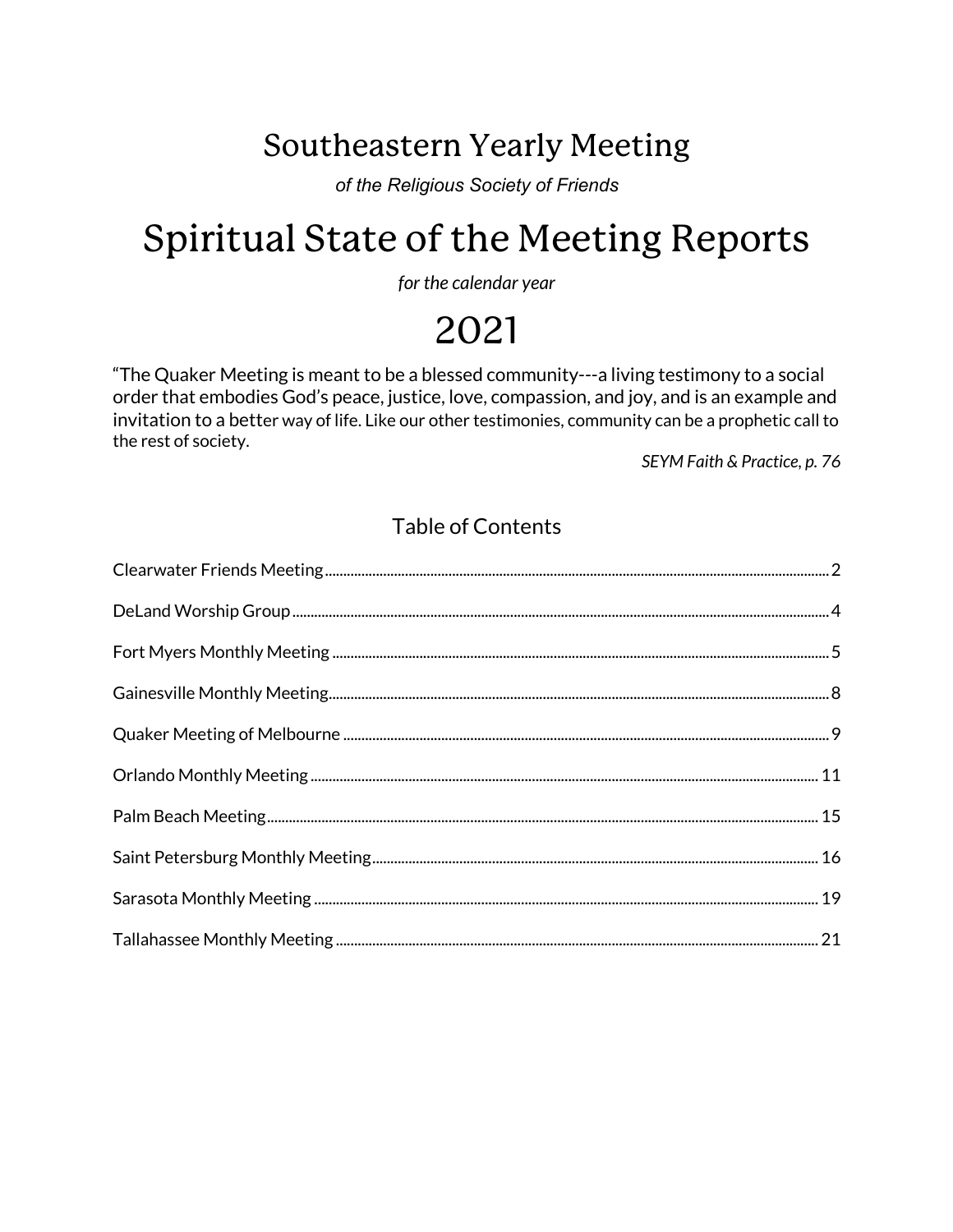# Clearwater Friends Meeting

#### **2021 Spiritual State oftheMeeting**

Our conversation regarding the spiritual state of the meeting focused on the following queries offered by Southeastern Yearly Meeting:

- 1. How do we support each other as members of this beloved community?
- 14. What has already and would nourish you in our meeting?
- 17. What would we like meeting to be to meet our needs and needs ofthose who would attend Meeting?

The COVID-19 pandemic has not allowed us to meet regularly for worship in person and has also greatly restricted our visiting each other's homes. Our emailed weekly Quaker News bulletin has been of great service as a source of information on events, dates, times, who is in need, other organizations Quaker and non-Quaker, pertinent videos and sometimes just some whimsy to keep us having fun. Although virtual meetings lack the intimacy, and opportunities for interaction that physical meetings provide, they have kept us together, introduced new faces, and allowed us to remain in touch with each other. Without Zoom many of us would have been unable to meet during the past year. The informal exchanges that occur before meeting begins and after rise of meeting, provide an important means of exchanging information and ideas and in revealing who needs help and support.

For isolated Friends, our virtual meetings and exchanges can be a highlight of their week. Our committees have also met virtually and the convenience and saving in travel means this will likely continue once the pandemic has subsided. Even with Zoom, some Friends are unable, or unwilling, to join in, either because they lack the equipment, or use it daily in their work. We miss them and the contributions they can make to our community.

Our ability to attend virtual gatherings elsewhere, such as SEYM, FGC, FCNL, and daily worship at Pendle Hill, has enlarged our opportunities to be nurtured by the greater Quaker community. We can actively participate in lobbying with Friends from other meetings, take part in plenary sessions and much smaller discussions in breakout rooms.

A new meeting space that we found during the last year may provide a base for our meeting to grow in strength and size. Hybrid meetings, where some Friends gather in person and others participate virtually, have helped. We've also enjoyed a couple of meetings in county parks, one when we hosted the SEYM Field Secretary for Earthcare, Beverly Ward, and the introduction of "The Friendlies," CFM's newly created musical ensemble who have kindly performed for us since. We have worked to renew and strengthen our contacts with neighboring faith communities through the Walk for Peace and helping to place a Peace Pole in Weaver Park, Dunedin.

We want to assemble physically each First Day, confident that the pandemic is no longer a threat. We miss the warmth and welcome of being together. We recognize and honor the differences in

**2 SEYM 2021 SPIRITUAL STATE OF THE MEETING REPORTS**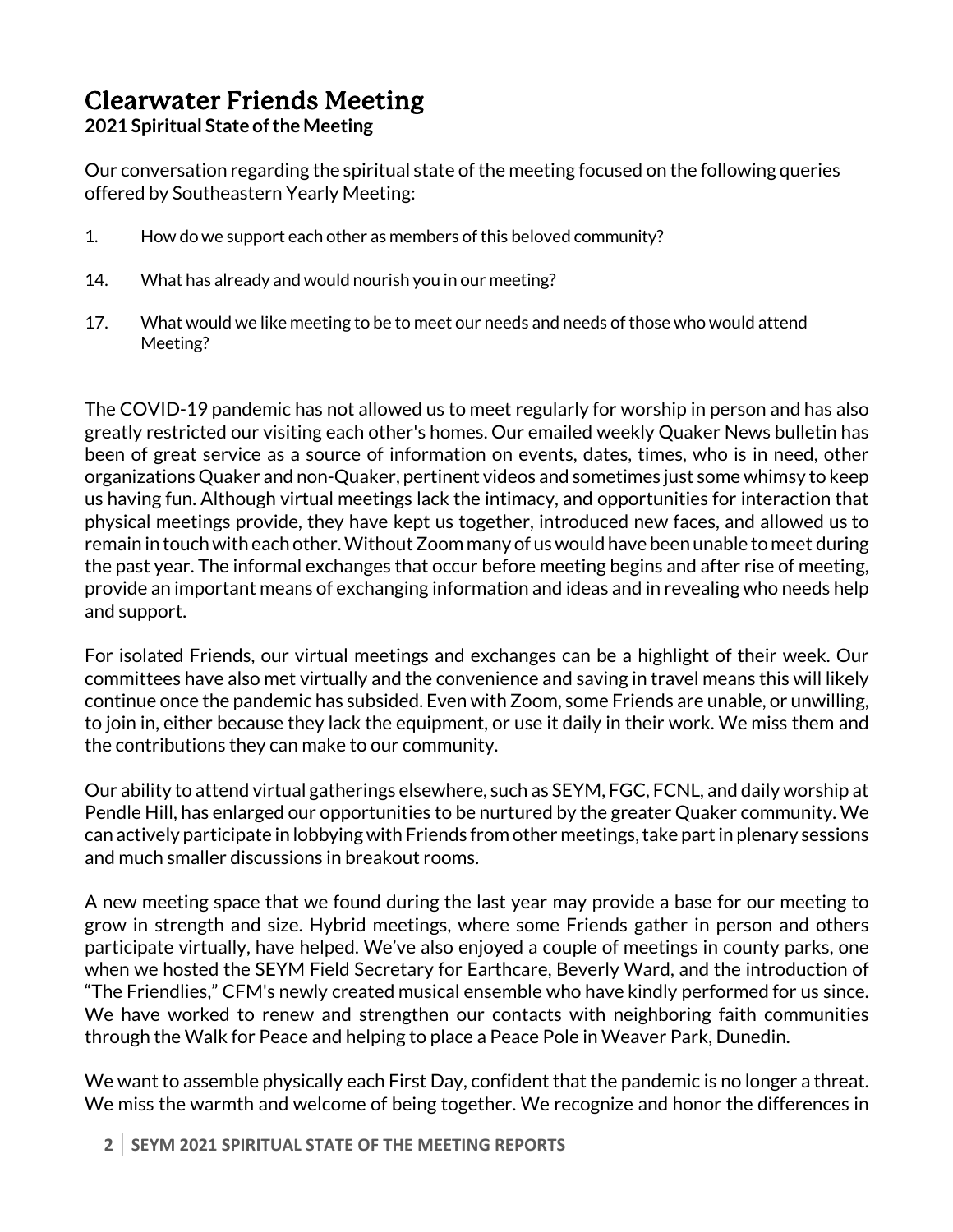each other even through Zoom, but wish we could have more opportunities for all to demonstrate these talents. We want to build on each other's strengths and share the joy of spirit and are looking for ways to do this in the future.

In looking at our challenges going forward, we are concerned at how we can speak truth to power and not be political in this current environment of so much cynicism expressed towards things we believe to be true. We are reminded that many of us came to Quakerism because we recognized that strength among these "people called Friends" who loudly and persistently called out against those who stood in the way of justice, while staying true to their testimonies. We recognize the need to speak truth to one another and hold each other in the Light in our daily living but look for more guidance "walking the walk and talking the talk."

We value the tenderness we show each other and share with others outside our community. This tenderness has manifested in ways that may often go unnoticed. We remember a Friend who reads over the phone to a sightless attender, many who invite new faces to their homes for a meal, those who give to favorite charities, animal shelters and homeless shelters, another who gladly is the storyteller for the community of children and adults.

Looking around to things that will shape our country and ourselves, we acknowledge concerns about political instability, ongoing contagions affecting our health, voting rights, human rights, equal rights, and climate change. These issues affect all of us. Regarding the effects of climate change, those living near the shorelines may need more immediate attention.

Submitted February 14, 2022 Douglas Woodward, Clerk Clearwater Friends Meeting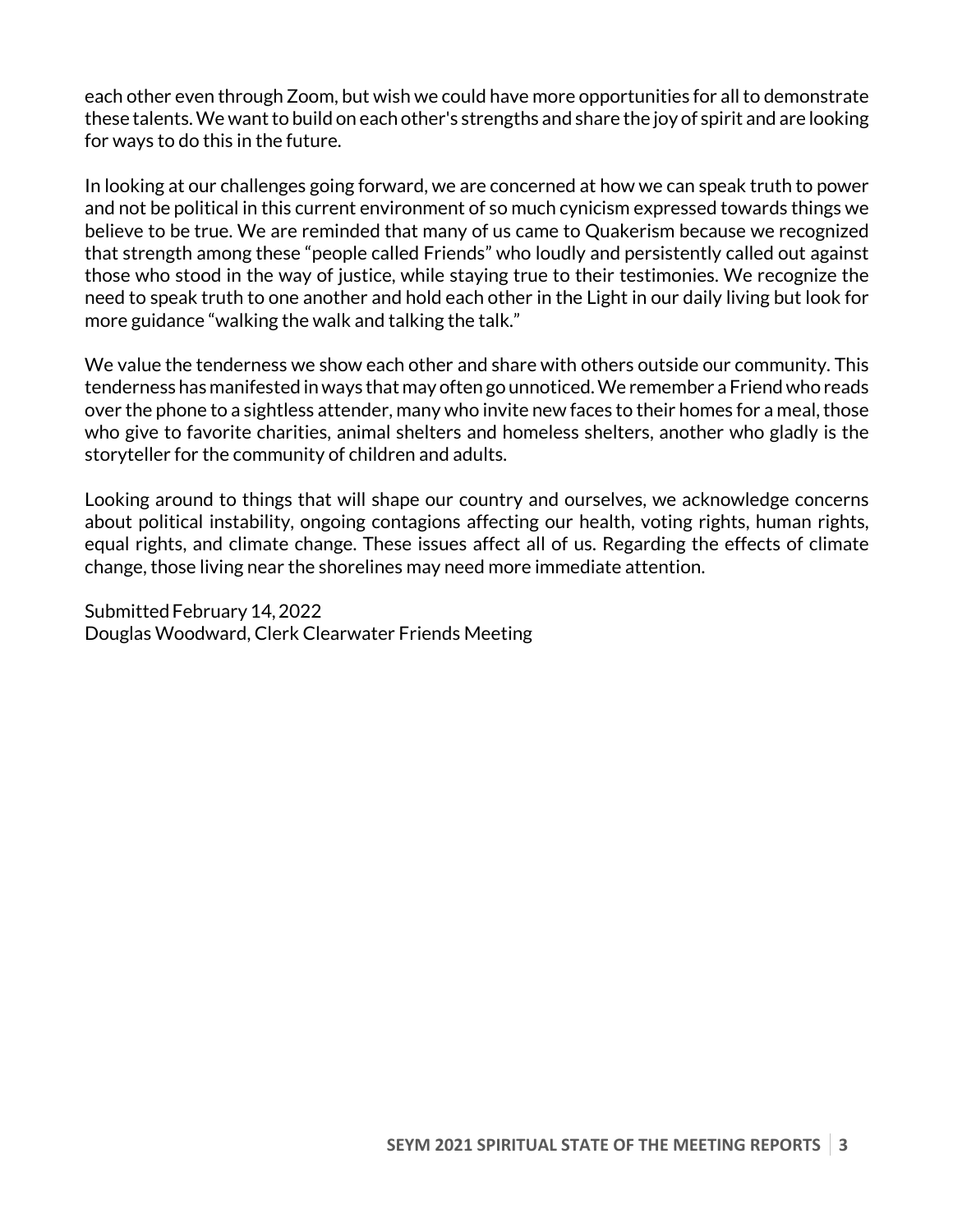# Deland Worship Group

2021 Spiritual State of the Meeting

The Deland Worship Group has had a varied history. First gathered in 1996, the group became a Preparatory Meeting a few years later only to be laid down in 2009. Recently, we have had a resurgence with a number of new attenders who have helped expand and deepen our Quaker experience and presence in the community despite the limitations COVID has imposed.

The Deland Worship Group continues to be under the care of Orlando Monthly Meeting (OMM). While OMM has not appointed a Visiting Committee for us, we are closely connected with them through membership, committee service, communication, and financial support for use of the Dreka Theater meeting space.

Our attendance has been between 10 - 15 each week during the past year since we started using the downtown Dreka Theatre space. We have implemented ZOOM meetings every Tuesday that often have more attenders than First Day worship. These mid-week gatherings have been used not only to share and deepen our personal spiritual journeys but also as outreach to our sister worship group in St. Augustine.

The lack of oversight by OMM has not been a serious impediment to our worship since we have many seasoned attenders with long Monthly and Yearly Meeting experience. We established two committees, the Education and Spiritual Growth Committee, and the Outreach and Events Committee. The first has worked to program our ZOOM meetings and monitor the quality of our in-person Quaker experience, while the second has helped create outreach in the Deland community with participation in local events and creating a Quaker identity through use of t-shirts and banners.

Our experience of having a booth at the Deland Annual Fall Festival of the Arts revealed that there is potential for productive outreach in terms of expanding our attendance.

Going forward, we are looking to expanding our involvement in local events through programs like the Alternatives to Violence Project (AVP).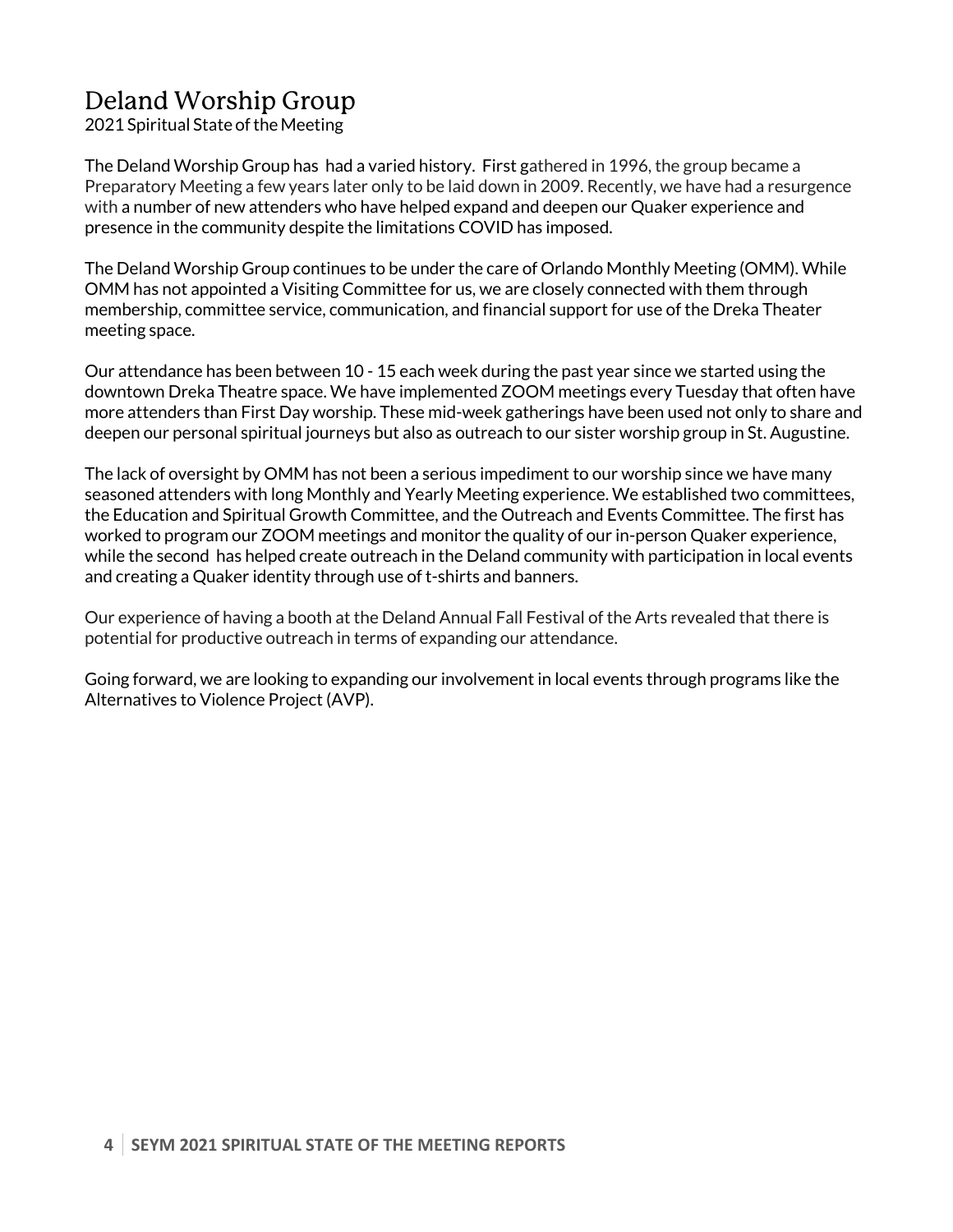## Fort Myers Monthly Meeting of the Religious Society of Friends 2021 Spiritual State of the Meeting

Resilience of our Meeting and our faith reflects most deeply the Spiritual State ofour Meeting. In these challenging times, hope grounds us, and Spirit guides us.

In Meeting for Worship, messages began to reflect the anxieties of the current turbulent political atmosphere and the disquiet of Covid. Still, members have commented at times on their sense of Divine Presence among us or the feeling of a covered Meeting. Aware of a shift in vocal ministry, Ministry and Counsel worked with the Religious Education committee to present programs to renew our focus on more Spirit-guided ministry. In the spring a presentation on ministry was held using the pamphlet *On Vocal Ministry* by Barry Crossno and J. Brent Bill. In the fall, another presentation on silence, using the book *Holy Silence* by J. Brent Bill began the ReligiousEducation's series on Quakerism 101.

The prolonged pandemic and on-going consideration for the health of our aging population have awakened a concern for staying connected to each other and to the larger community in which we live. We have become more flexible and creative in ways to achieve this. We are grateful for the use of a member's private property to hold outdoor Meetings for those who feel comfortable gathering in person, offering both FirstDay and midweek Meetings. Monthly potlucks have begun at the same location, bringing back a much-needed sense of the old norm of fellowship. Zoom continues as the alternative for those who cannot attend in person. Hybrid worship, thanks to the technological wonder of the Owl video conferencing app, allows us to blend both in- person and on-line worship groups, avoiding the sense of two Meetings. A social time prior to Meeting for worship through the hybrid format needs further fine tuning but offers the possibility of more fellowship and interaction. And we cannot forget the benefits, sometimes unforeseen, that this forced hybrid has brought. First, our attendance in both Zoom and inperson have remained stable throughout the year. Newattenders have found us because of the technology. We have even gained a new member who began worship through Zoom. Members who live out of state for part of the year or who reside far away and those with health issues that prevent travel have been able to join us. Committee work and one spiritual formation group continue, in great part, because of Zoom.

Regardless of our method for coming together for worship, our loving support foreach other holds us tight. We try to keep in contact with members, to identify needs forcare and support, and to extend financial assistance as we can. We recognize gifts of members, offering help with discernment through clearness committees and encouraging them to pursue leadings. Our Religious Education committee encourages interactions among us through learning opportunities to keep us in touch with our Quaker roots or to enlighten us on the foundations of others' spiritual paths.

That same loving support reaches out into our community. We contribute more both financially and with our time than our small numbers might predict. We support community and Quaker organizations which make a positive impact on issues of justice,environment, equity, and more in the world. Our Peace and Social Concerns Committee's work included:

• This year, we continued to educate ourselves about racial and economic justice. We recommended books, videos, and actions to the Meeting, and held thoughtful discussions with others in the Meeting on these topics. For instance, in conjunctionwith Religious Education, we hosted a discussion of the book White Fragility by Robin DiAngelo.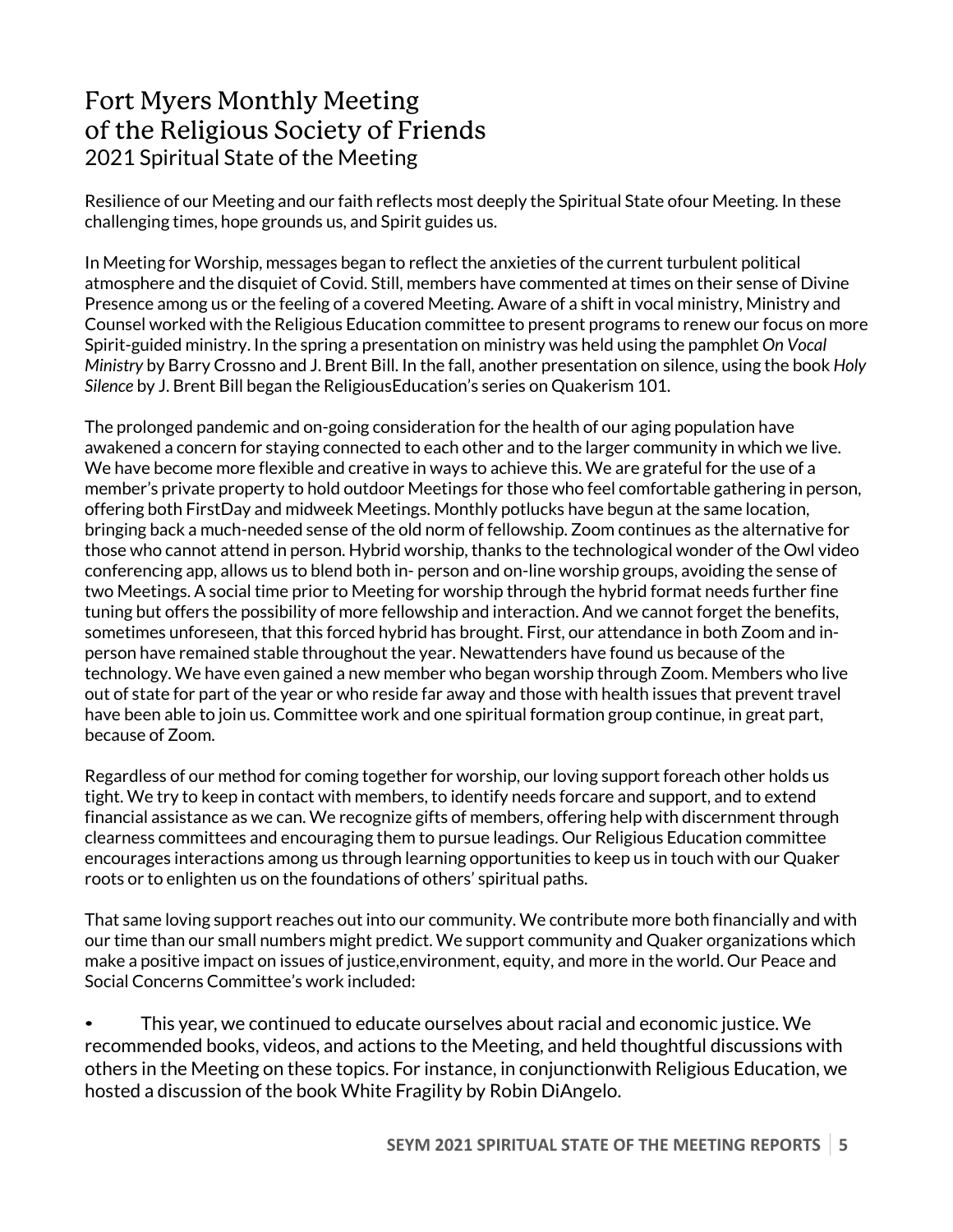• With help from Bobbie Trice of FCNL, we learned how to hold discussions with legislators and their aides who may not agree with our positions, and how to writeletters to the editor that persuade with personal stories rather than arguments.

After the January 6<sup>th</sup> insurrection at the U.S. Capitol, we wrote a "Statement in the Light of Recent Public Violence" that affirms Quaker conscience in the face of injustice.

• We supported charitable and activist organizations whose clients live in poverty, including farm workers in Immokalee. These organizations include the Harry Chapin Food Bank, and four organizations in Immokalee: the Coalition of Immokalee Workers, Missión Peniel, Cultivate Abundance and the Immokalee FairHousing Alliance.

• We worked to ensure a strong Quaker presence at meetings of Lee Interfaith For Empowerment (L.I.F.E.), who are working on affordable housing and mental healththis year.

• In September, we participated in the Annual Southwest Florida Peace Day event,held at Wa-Ke-Hatchee Park in Fort Myers.

• We distributed bilingual flyers developed by the Pine Island Pandemic Task Force(headed by member Jim Koopman) to local food banks, encouraging residents to get vaccinated.

• We recommended that The Fort Myers Monthly Meeting approve the signing of the CIW Faith Leaders' Letter following the death of Nicolas Morales, a mentally ill farmworker. The letter, with signatures from the local Faith community (including Fort Myers Quakers) was presented to the Collier County Sheriff at a rally.

• Following a hurricane that devastated the Louisiana area, the P&SC Committee sent \$1000 we had budgeted for "Needs that May Arise" to Baton Rouge FriendsMeeting to use at their discretion. They passed our donation to a family that had lost everything in the hurricane.

• In October and November P&SC members began consideration of a request from SEYM to write letters to legislators to protest proposed Florida legislation hurtful totransgender youth and their doctors.

• We are currently looking at a request to join a network of anti-death penalty organizations, and another that would shut down the Glades County ImmigrantDetention Center, which has been cited for abusive practices.

Perhaps the biggest challenge and on-going uncertainty has been finding unity about where we may worship as an entire group again. For some time, Friends have been considering the need to find a better place to worship and build community. Withthe renewal of our lease coming up in 2022 and with the advent of Covid, the search took on more importance. Covid forced us to recognize that the Calusa Nature Center,the place we have gathered for more than 30 years, was no longer a place that could meet the challenges of a clean, safe environment for us to worship in the long term.

That led to consideration of a new place to meet which led to consideration of building our own Meeting House. We are appreciative of the groups and subgroups working to find a solution. We are also grateful for the generous, anonymous donation to fund a Meeting House if that is the direction we ultimately take.

**6 SEYM 2021 SPIRITUAL STATE OF THE MEETING REPORTS**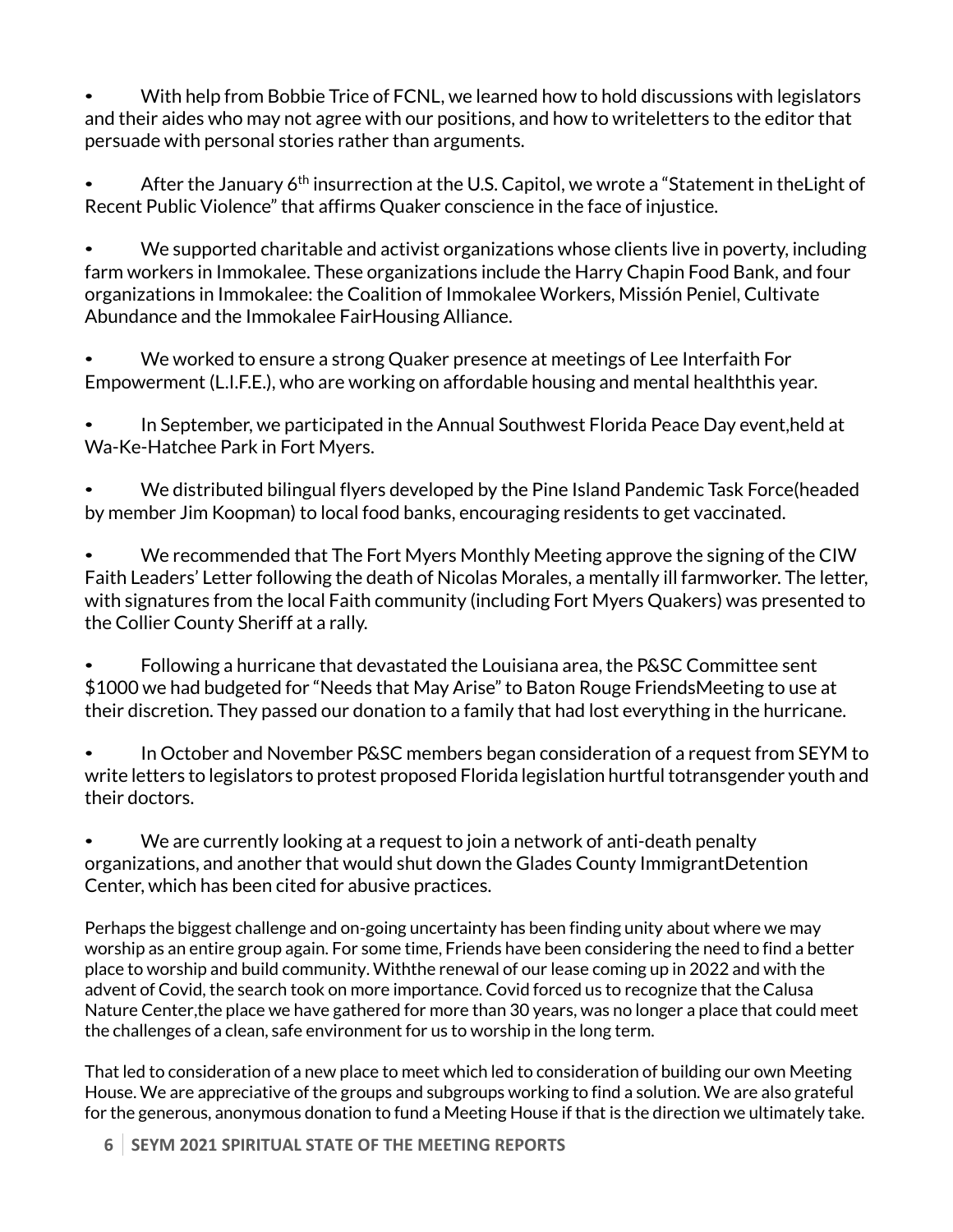This, along with a fund begun years ago for this purpose, will help keep us fiscally sound so that we may continue to do Quakerly work within and outside of our Quaker community. The process has not always been easy, and at times, some felt there was not a clear discernment or unity in the decisions before us. Still, we have tried to remain loving and faithful in our search forunderstanding of what is spirit-led and what is best for our faith community as we move forward.

This year has reaffirmed lessons of sorrow and joy and faith. We experienced a deep loss in March with the passing of Dudley Fennell, a longtime, wise member of FortMyers Monthly Meeting. We also witnessed new seekers finding their way to our Meeting, including a few children whose presence, though rare, is always a delight. We were humbled with the announcement by SEYM that a member of our small Meeting, Nancy Fennell, would be the speaker for the 2022 Michener Lecture. Above all, this year has taught us with certainty that our faith is not place-based but driven wherever we are by expectant waiting for ever-present Spirit to lead us.

Approved by Friends on 9First Month 2022 Helen Fox, Recording Clerk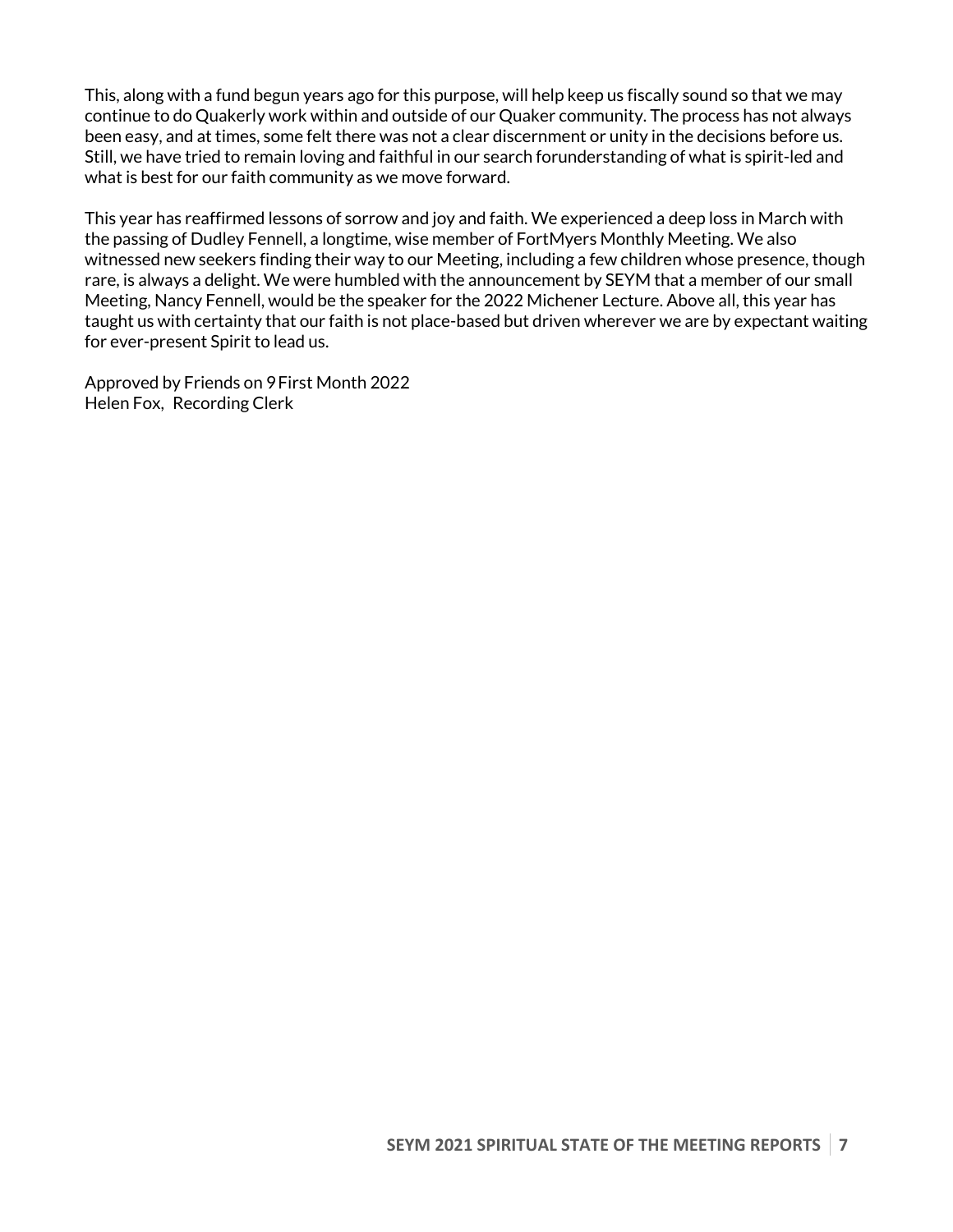# Gainesville Monthly Meeting

### 2021 Spiritual State of the Meeting

Gainesville Monthly Meeting is blessed with a worship space in the woods with benches provided by Bud and Sybil Brennen and maintained by Bill Mitchell. They were used twice a year for our regular worship session before Covid-19 arrived and have become the regular site for any informal worship group of our members and long-time attenders. Our Zoom Worship works well for many of us and is especially important to those who live at a distance and/or have health concerns that make it prudent for them to avoid from in-person worship. We have a greeter coordinator for our zoom worship and greeters are encouraged to share a poem, quote, or, in one case, play harp music as part of our centering down. Our zoom worship this year has been rich.

In our quest to foster Blessed Community, the Earthcare/Peace and Social Concerns Committee hosted two workshops in Compassionate Nonviolent Communication, to further develop our skills to listen and speak without violence, and to deepen our connection to the Spirit and one another.

Our meeting faces challenges and choices balancing needs for safety and needs for connection in this pandemic time. We upgraded the ventilation in the meetinghouse to make it safer in a time of pandemic respiratory illness. We have developed guidelines based on risk levels for when and how meeting inperson in the meetinghouse might occur with reasonable safety. We are in the process of developing the capability for hybrid worship and have a version with audio connection and have hopes that getting an OWL to add visual connection will increase participation in our meeting for business.

Throughout the year, smaller groups have met for work in the meeting lot, for walks in nature, or lunches outdoors that have helped maintain connection. Many people in the meeting have reached out to others with phone calls and birthday cards. Our corresponding secretary has a list of those willing to share their birthdays, and emails them monthly to members, attenders and those who are no longer living nearby. Some of us gather on Zoom for Tuesday lunch and fellowship, which occasionally is focused on a special topic. Mid-week meeting has become a meeting for learning how to become an anti-racist as individuals and as a faith community. Those of us currently participating welcome others to join us.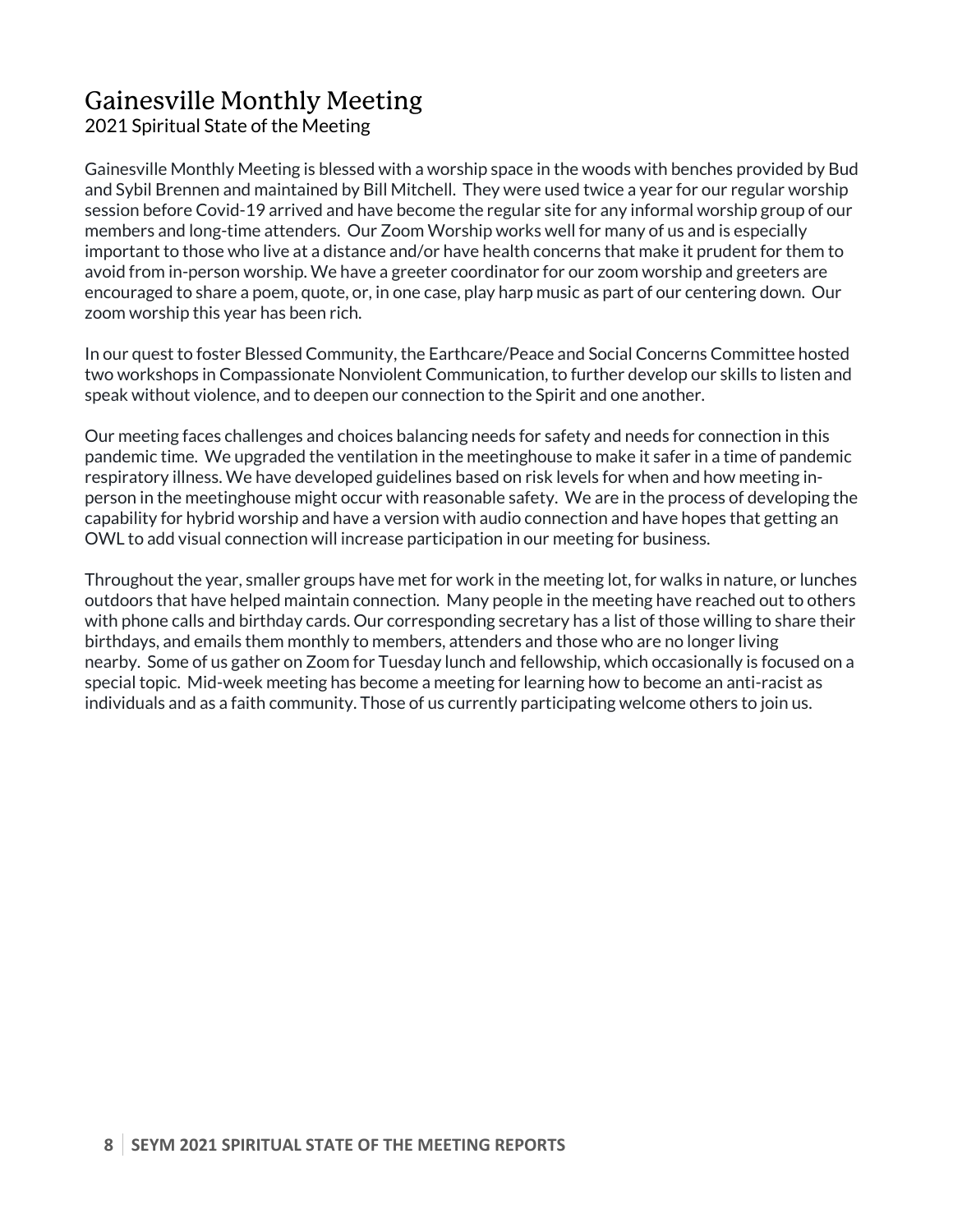# Quaker Meeting of Melbourne

Spiritual State of the Meeting 2021

2021 was a difficult year for our meeting. This year we weathered the loss through death of one of our dear members, Susan Freedman, as well as various personal challenges facing nearly every member and attender of meeting, from serious illnesses to family crises. It is a joy to have endured and persisted in the face of adversity.

Restrictions due to the ongoing COVID pandemic sharply impacted our ability to gather in person for most of the year, although we were able to meet in person outdoors at a nearby park for socially distanced worship for first days this summer and fall. The subsidence of infection rates allowed the Friendship Fellowship at Pineda, the local Unitarian church whose coffee house we had been using to meet weekly, to reopen their campus for in person worship toward the end of the year, and many Friends took advantage of that opportunity with a hybrid in-person meeting straddling inside and outside to allow social distancing for those who required it. Those unable for meet in person have continued our practice of meeting in the Spirit from our own homes at our regular time for in person meeting for worship on First Days at 10:30 am.

We have continued to meet virtually through the year for Monthly Meeting for Worship with Attention to Business on the first First Day of the month, and for a monthly worship sharing preceded by "coffee hour" for visiting and socializing on third Wednesday evenings. Through these practices, we've continued to experience the strange paradox of deepening of friendships and relationships despite the lack of in person gathering. This format has also allowed participation by Friends scattered across multiple states, with attendees some weeks from California, New Mexico, North Carolina, and multiple locations within Florida.

We have also continued our weekly book group via Zoom; this year our reading list has included *Walking in the World as a Friend* by Nadine Clare Hoover*, Materiality as Resistance* by Walter Brueggeman, *Time on Two Crosses: the Collected Writings of Bayard Rustin,* and *Living The Quaker Way: Timeless Wisdom for a Better Life Today,* by Philip Gulley. We are currently reading *Primitive Christianity Revived*, William Penn's book translated into modern English by Paul Buckley, in preparation for taking up Buckley's book, *Primitive Quakerism Revived: Living as Friends in the Twenty-First Century.*

The increased virtual nature of the meeting has continued to support an increased ability to share the housekeeping tasks of the meeting among several Friends, since these tasks are completed remotely no matter who undertakes them. This has been particularly helpful this year as Friends have been able to shift responsibilities when needed. Our presiding clerk Hope Ascher has been faithful in ongoing outreach to those in the meeting who cannot or do not wish to participate virtually as we work hard to remain connected with each other. We continue to strive for care of each other as an expressed measure of how God is working in the meeting. Barbara Deppner continues to serve as our treasurer. We have established a mailbox at a local mail receipt facility to facilitate distribution of hard copy mail. Melissa Hoagland has taken and distributed notes of meetings. Guy Hoagland has moderated most book club discussions with occasional guest hosting by other members of our community. Larry Ascher has served as our IT and virtual meeting wizard.

We remain a small meeting, but feel that given the current circumstances, being able to hold our numbers steady is a victory. We continue to strive to find ways to be a welcoming group by extending invitations to members of the Unitarian congregation and the broader community to join book discussion groups. In December we were blessed to be able to meet in person at Barbara Deppner's home for a socially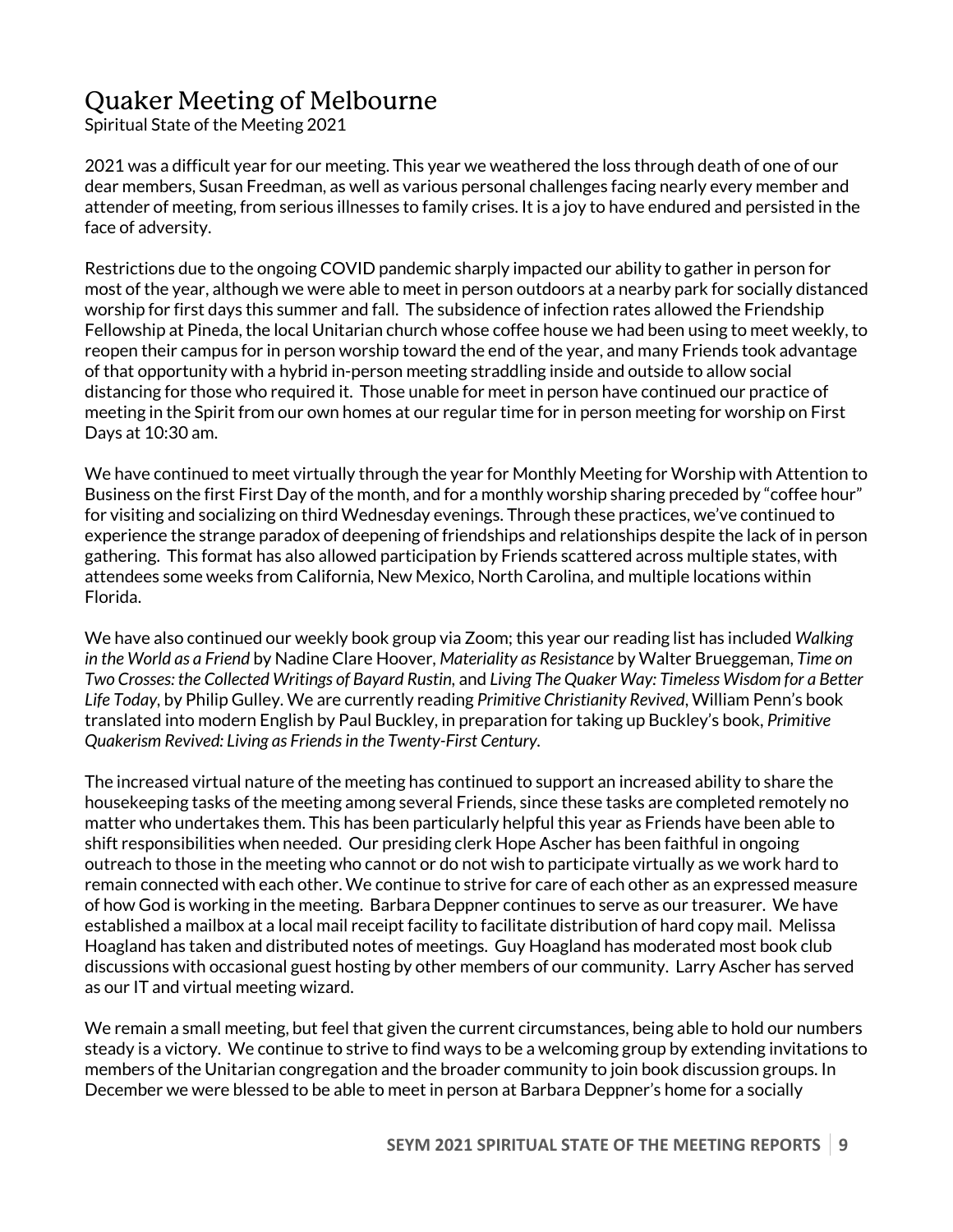distanced in person Christmas potluck, a longstanding annual event we had to forgo last year. Several members' children who grew up in our meeting were able to attend this year, an additional joy.

We have also continued to reach beyond our meeting to the wider community this past year with continued support of Brevard Schools Foundation, the Backpack Project (providing hunger relief to local children), and SEYM's Earthcare program. The meeting encourages members and attenders to act on individual leadings and explores those leadings which are corporate. Members and attenders have attended other meetings' virtual meetings for worship, virtual workshops and discussions on climate change and alternatives to violence, Pendle Hill workshops on the arts and spirituality and right relationships with indigenous people, earth care stewardship worship sharing by SEYM, and Friends' Association for Higher Education meetings.

Our goals and desires for the coming year include more interaction with other meetings, and with the wider local community as we seek to bear witness to the hope of Quaker testimonies. We would like to develop more visibility so that people can find us, through online and physical presence, with attention to visitors who may be unfamiliar with unprogrammed worship, and in that we feel we have achieved some measure of success as we've been able to welcome several new attenders over the course of the year. Our enrichment activities have been appreciated by members of our meeting, and we hope to expand these in the coming year as the world becomes ever more virtual.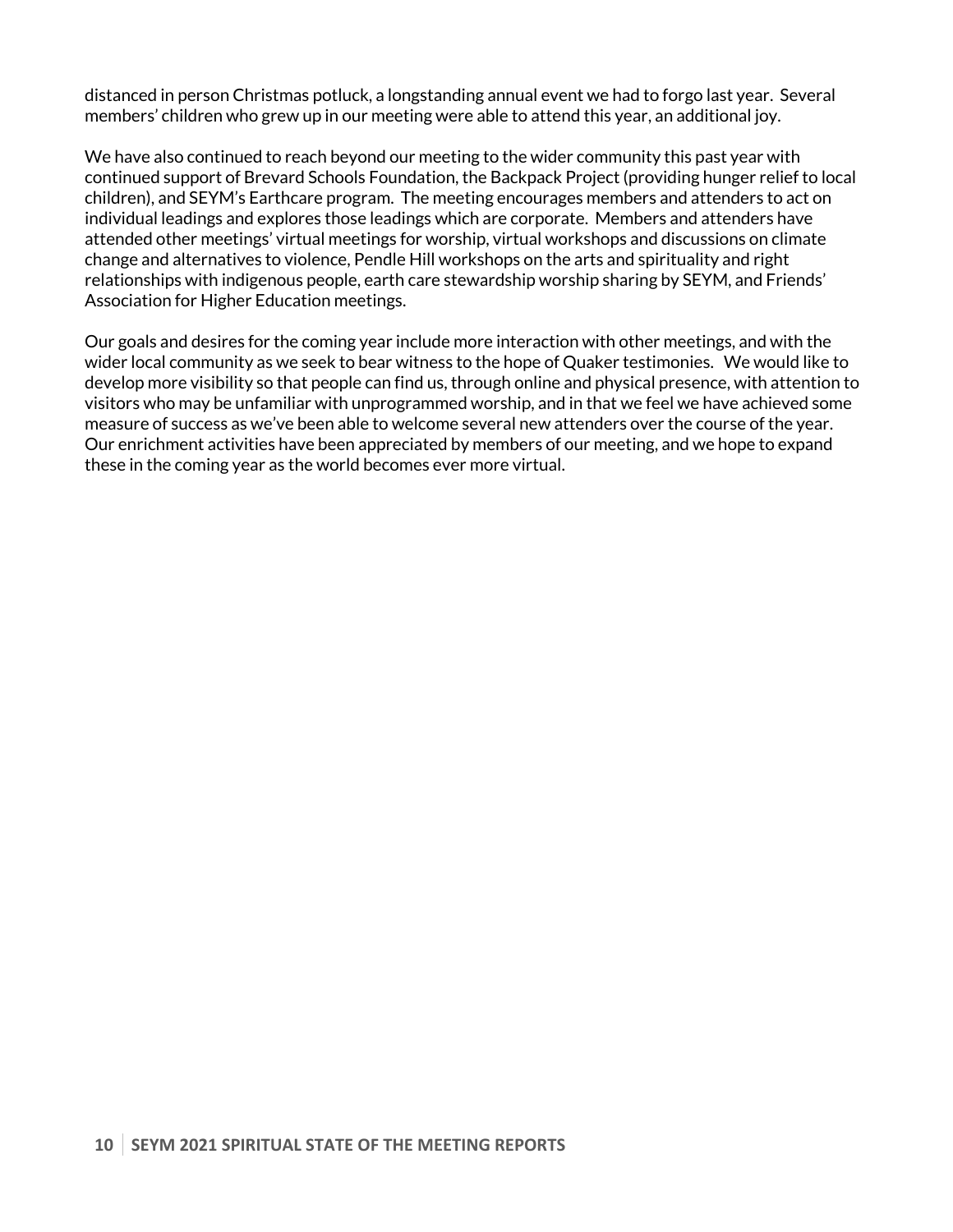## Orlando Monthly Meeting 2021 Spiritual State of the Meeting

While 2021 was a tumultuous time in our community, Orlando Monthly Meeting has proven to be a spiritual oasis for our members and attenders and a support to our community. We have responded to the uncertainties of the pandemic by evolving how we hold meeting for worship, and by re-learning what it means to be gathered together in community. We have welcomed new members and attenders and continued to support the needs of our community through this difficult time. Deland Worship Group and St. Augustine Worship Group are under the care of Orlando Monthly Meeting. Both worship groups and Orlando Monthly Meeting are greatly enriched by our relationship.

#### **How do we support each other as members ofthis beloved community?**

The pandemic has given ample opportunity for our members and attenders to support each other and we have consistently done so. We accepted the need for, and willingly participated in remote worship for much of the year, even though some of us find it less nourishing than in person worship. When in person worship resumed as an option, we embraced the changes necessary to protect our more vulnerable participants.

Several new families with children have begun attending OMM in the past year, enriching our worship and enlivening our intergenerational community. Young Friends Group has resumed meeting in person, holding space for youth in the meeting to share their lives with one another and with adult volunteers, and explore spiritual topics together.

We have been active throughout the year watching for needs within our community and addressing them lovingly while maintaining the dignity of those who found themselves in need of assistance. We have found our members taking an increasing role in committee work, offering their diverse gifts to support OMM and its worship groups. Our embrace of technology has facilitated this, enabling those who live farther away from our meetinghouse to be more active participants in the life of the meeting. We actively encourage participants to share their concerns with the meeting so that the meeting can hold them in the Light. Some members maintain a practice of holding these concerns in the Light daily.

#### **Whatwas our meeting's witness in the wider community in the last year?**

The pandemic has in some ways limited our outreach to the wider community. We are not currently offering our meetinghouse as a meeting space for community groups as we have in the past. With many of us no longer attending in person meeting for worship, our in kind donations to local groups have decreased as well.

We have been able to increase our outreach in other ways. During the pandemic we have substantially increased our monetary commitment to organizations that support our community as it deals with the pandemic.

We are actively considering our relationship to Native Americans, have approved a land acknowledgement, and have made supporting Native American groups and issues a part of our Social and Community Giving program.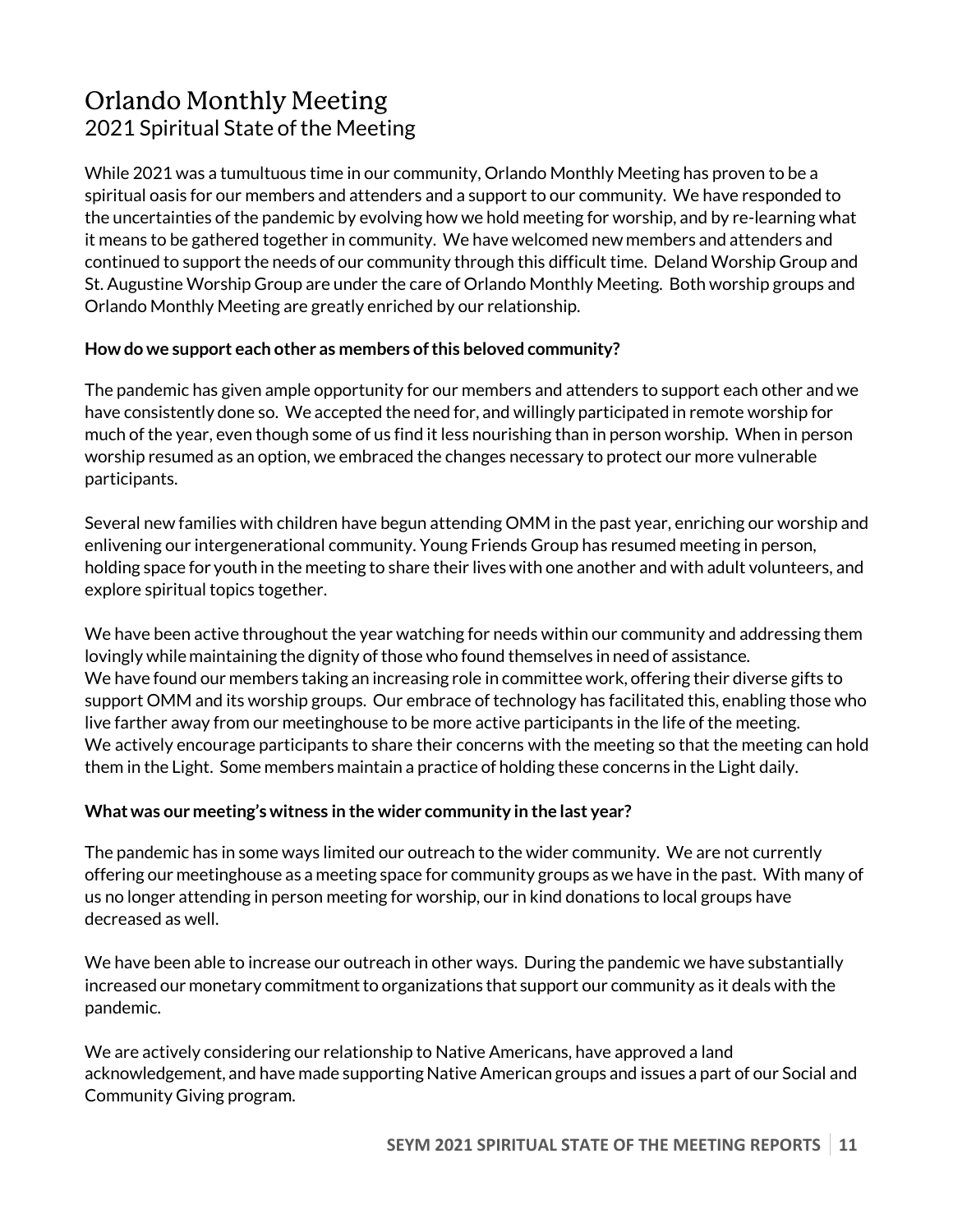We continue to offer financial support to various local groups that work with marginalized groups within our community, including groups dealing with immigration, LGBTQ+ issues, and those offering scholarships for minority students to attend college.

We have made our meeting house and grounds a weapon free zone, and have communicated that by placing signage prominently throughout our property.

We also continue to model responsible behavior designed to keep our community healthy, while respecting the choices of others and accommodating them to the degree we can do so responsibly.

#### **How is God's presence being experienced in our meeting?**

We began the year with Zoom only worship which many friends found to be a rich spiritual experience, though different from the type of experience experienced atin person worship. We have resumed an in person component to meeting for worship and now have a hybrid meeting with some members attending the meeting via Zoom and others attending the meeting in person.

While this hybrid meeting has occasionally suffered from technical issues that can be distracting, for the most part it allows for a good experience for both in person and remote attenders and allows the Spirit to be present among all of us.

Some friends have appreciated the convenience of online worship which eases the burdens of distance and transportation that can make attending meeting challenging. We have also enjoyed having friends who no longer live in the area join us for worship.

We experience the Spirit in the silence of our meeting for worship, in our vocal ministry and in the love and care the meeting expresses before, during and after meeting for worship. We also feel the Spirit moving among us when we gather for a meeting for worship with attention to business, guiding the meeting as we deal with the many new issues that have come up over the last year. The Spirit also seems to be moving through the meeting and guiding us towards a more impactful witness within our community.

#### **Do you have other reflections on the current condition ofthe meeting—places where you see new life emerging, loss or sadness that you want to share?**

At the beginning of the pandemic we lost some attenders who didn't find that Zoom worship met their needs, but since we have started our hybrid meeting many of those attenders have returned and we have seen some new attenders as well.

Some new friends joined us first via Zoom and then moved onto in-person worship.

We have seen some younger families start participating in the life of the meeting bringing the welcome sounds of children's voices and a hopeful orientation towards the future.

We also welcome the broader participation of our young friends in the life and work of our meeting. In addition to playing a greater role in the management of our meeting through participation in committees, they are also nudging us to greater participation in our wider community.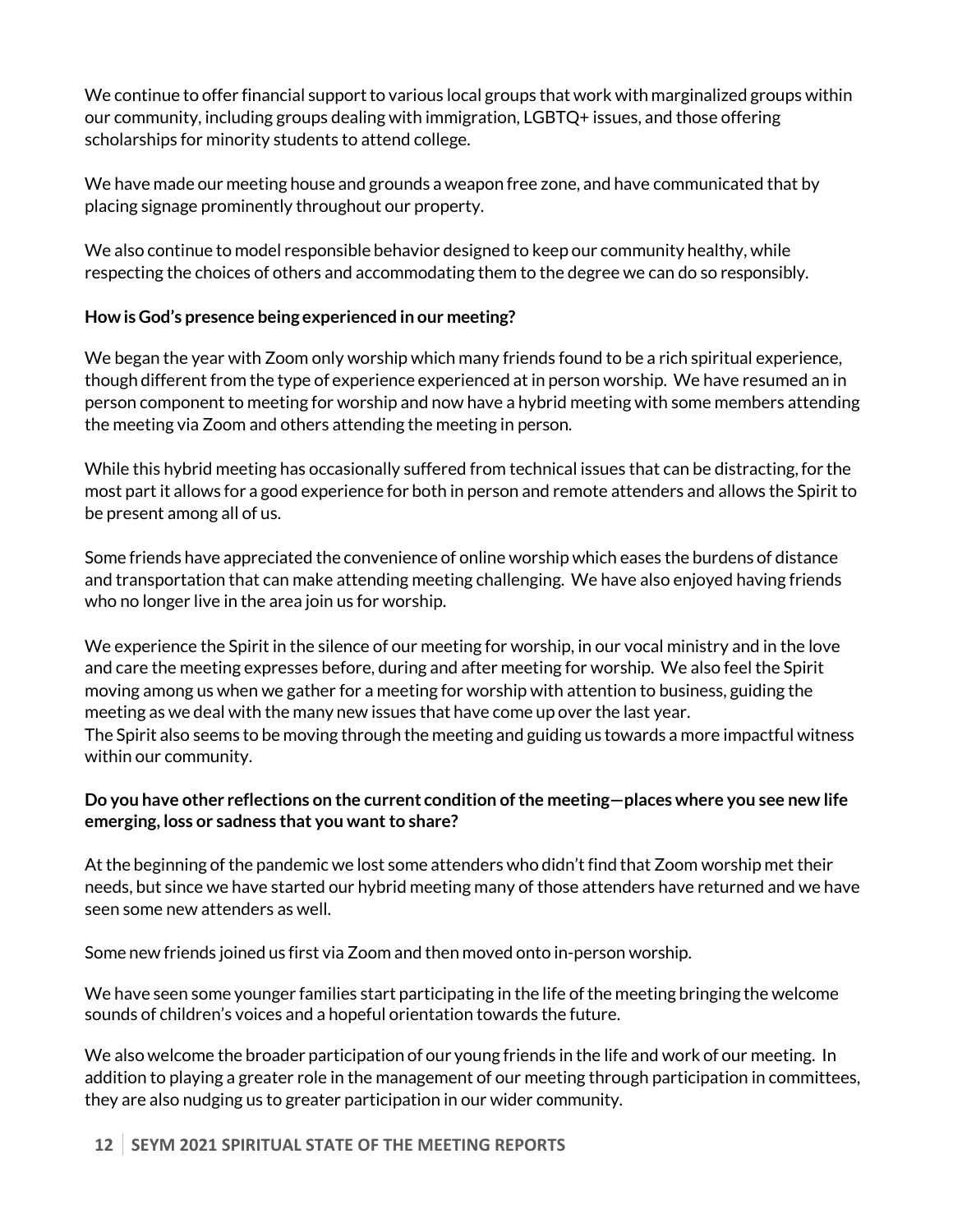#### **How does love manifestitselfin our meeting, in our communities and in the world?**

Our meeting is rooted in love, for each other, for our neighbors, and for the world. There is a spirit of care and concern for each other that permeates all of the activities of the meeting.

There are disagreements of course, but there is always a concerted effort to handle them with tenderness, to remember that the disagreement is less important than our relationship, and to answer to that of God in each other. This can be seen not only in our meetings for worship, but also in our committee work, our social time and our meetings for business. None of us is perfect, but we are all perfectible.

It is clear that friends look after each other both inside and outside the structure of the meeting. being active and proactive, and much of the meeting's care occurs informally among friends themselves. Our love for our community is demonstrated, not only in the activities of friends as they live and work within our community, but also in our corporate decisions to support organizations that do great work in our local community and throughout the world.

#### **What has already and would nourish you in our meeting?**

Religious education, for young friends and adult friends, would help new friends have a greater grounding in our tradition to guide them on their spiritual paths, and refresh more seasoned friends on their faith journeys as well.

Taking time to spiritually prepare for meeting for worship can increase the depth of our worship experience. The upheaval of COVID caused the loss of some of the 'transition' signals our meeting had that helped everyone know that it was time for worship. Reinstituting those rituals or creating new ones would be helpful.

Taking greater part in interfaith activity would also be helpful. We did this to a significant degree pre-COVID and while we have kept it up to some degree during the pandemic, we haven't been able to do it as a meeting to the same level and this has been a loss to our meeting.

#### **What would we like meeting to be to meet our needs and needs ofthose who would attend meeting?**

We would like our meeting to:

- be more connected to faith groups and other organizations that share our Quaker values.
- be an open and welcoming place that benefits from the participation of friends with diverse backgrounds, abilities, ages and life experiences.
- be more actively connect to local communities of color and indigenous peoples.
- be accessible to all members of our community so that all can fully participate in the life of the meeting.
- deepen our spiritual grounding.
- create greater public awareness of our meeting and of Quakers in general.

#### **In Closing**

We are grateful for each other, for our meeting space, for the guidance of the Spirit, for the growing, changing, thriving life of the community and for the spark that it provides each of us to do good, to do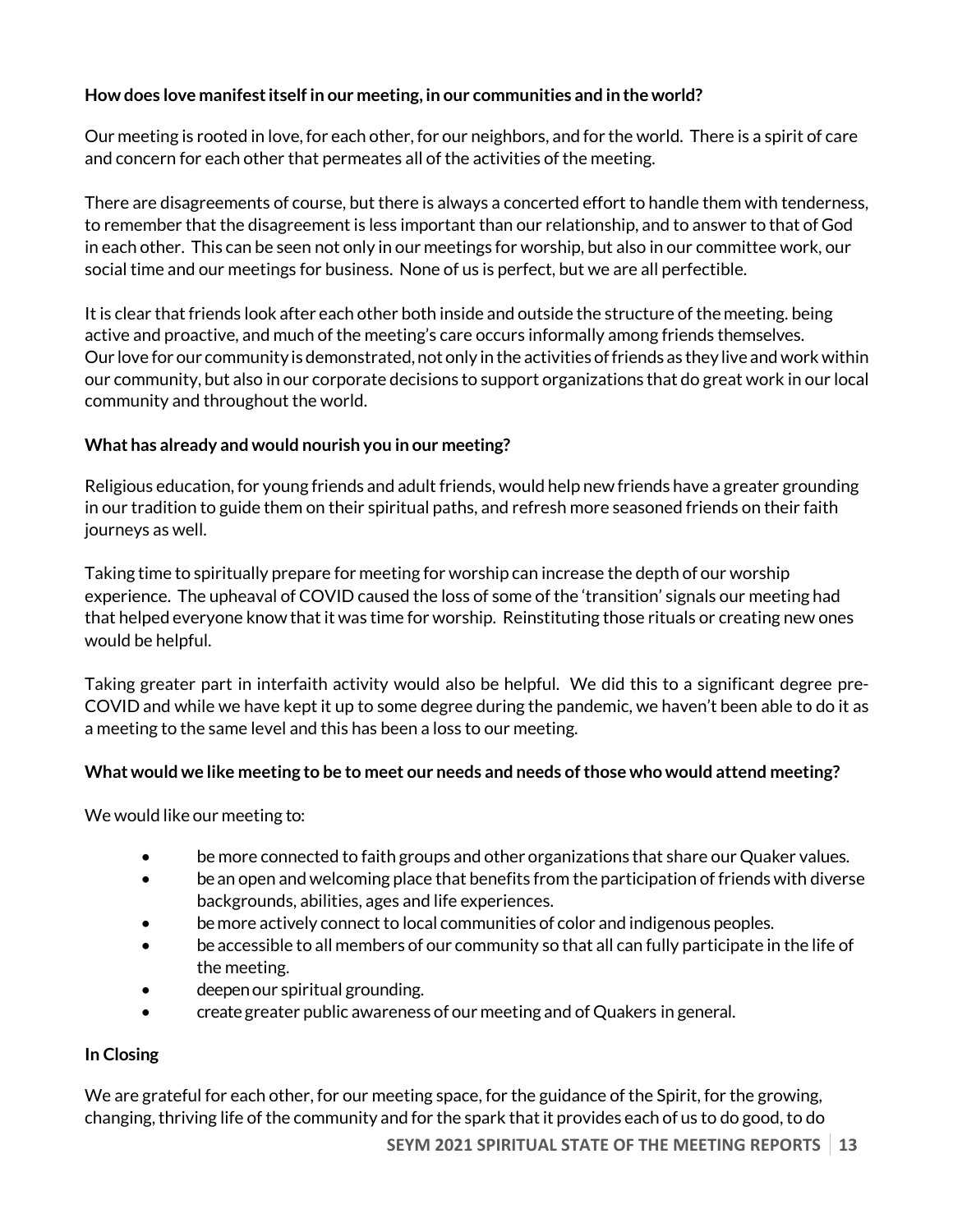more, to reach out to the helpless and the hurting, and to take good care of one another as we foster the growth of our community and of the spirits of the individual members.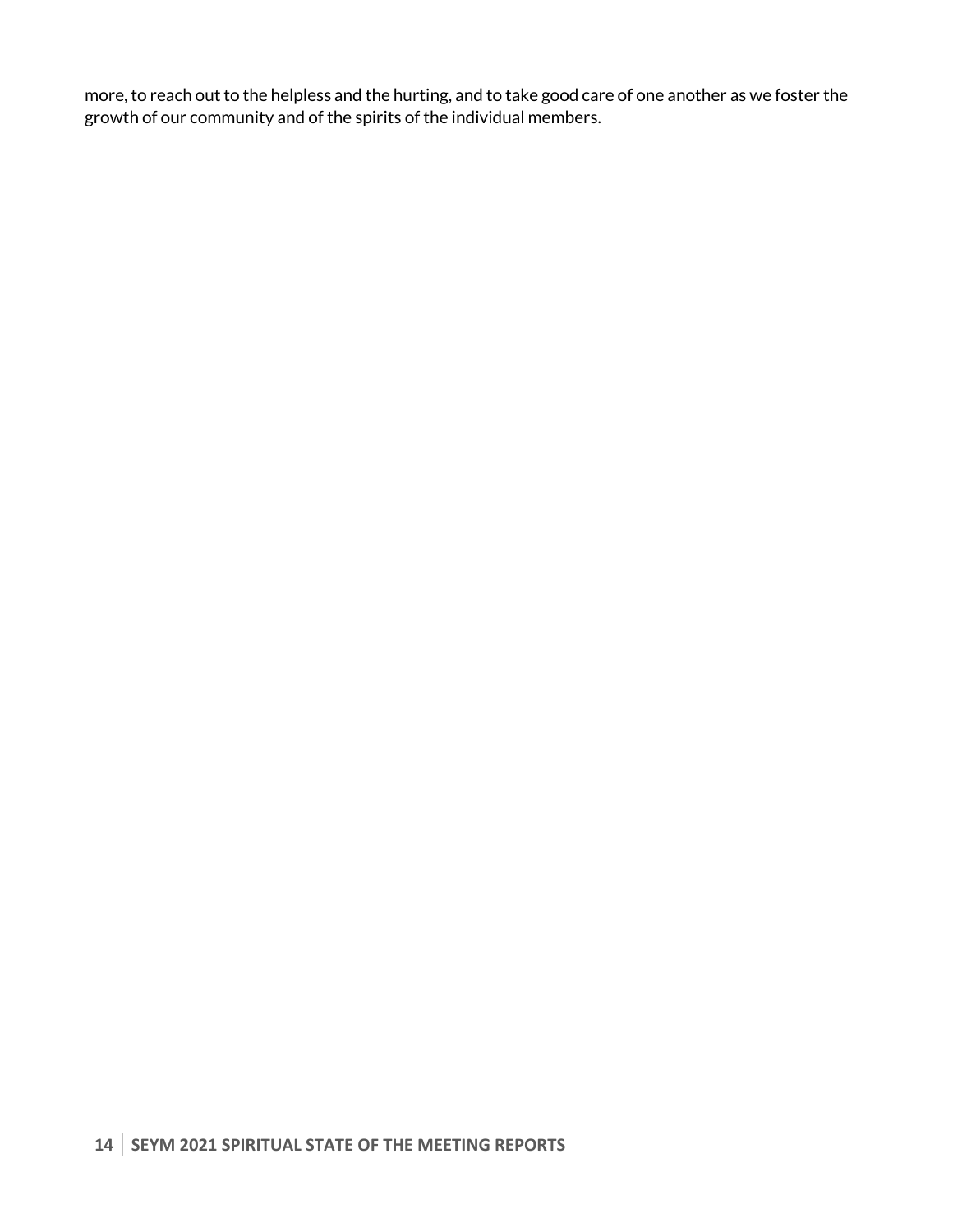# Palm Beach Monthly Meeting

2021 State of the Meeting Report

Palm Beach Meeting continues to persevere as a presence of Silent Worship and Peace in South Florida, despite the challenges of the COVID 19 pandemic. Our Meetinghouse has remained closed to the public throughout the year. We have maintained weekly Zoom meetings for Worship and socializing, and have added a monthly Meeting for Healing. We have endeavored to keep our community together by communicating through Zoom, email, phone and occasional limited physical contact with each other. We send out a weekly newsletter to over 200 people to inform them of virtual activities from a number of Quaker organizations, as well as local groups and events. We also maintain our website and Facebook page.

#### This year we printed 50 copies of:

*PALM BEACH MONTHLY MEETING OF THE RELIGIOUS SOCIETY OF FRIENDS HISTORY Part 1: 1955-1975, compiled by Jean Pusey Irwin; Part 2: 1976-2000, compiled by Ellie Caldwell*

It is an 8x10 paperback book of 82 pages containing information gleaned from the Minutes of Monthly Business Meetings. It contains 47 photographs. One copy has been given to every Member and Attender and former Members. It was also made into a PDF file and posted on our website for anyone to read or download.

We have spent the year renovating our Meetinghouse and property. We have maintained our monthly landscaping service and employed them to do additional work, such as clearing overgrown areas, planting new plants and mulching. We accomplished a major renovation of our downstairs space, including new cabinets, sink, appliances and flooring. Some new furniture and other items were donated by members.

In our ministry to the community, we have been hampered by the Pandemic, but we support as best we can by aiding those in need on an individual basis.

Our Trustees made sizeable monetary donations to several local organizations which help local people with food, clothing, child care and education. We have also continued to donate to other Quaker organizations financially.

Our Meeting experienced with an unfortunate situation involving the arrest and detainment of one of our long time Members. We communicated with SEYM and our Quaker and local community. We held a Meeting for Healing and individual Members have reached out and offered prayers and support to those concerned.

We also felt the loss of our Clerk, Sandra Heys, long time Attender, Pat Buchholtz, and Attender Angela Margolis this past year.

We are looking forward to the end of the Covid threat, when we can once again enjoy our Spiritual Community in person. To that end we are investigating setting up hybrid Meetings when we reopen to the public, to be more inclusive of those who cannot join with us physically.

Submitted by Ellie Caldwell, Suzanne Stout, Eve Bailey, Barbara Letsch, Ministry Committee and John Palozzi, Clerk of the Meeting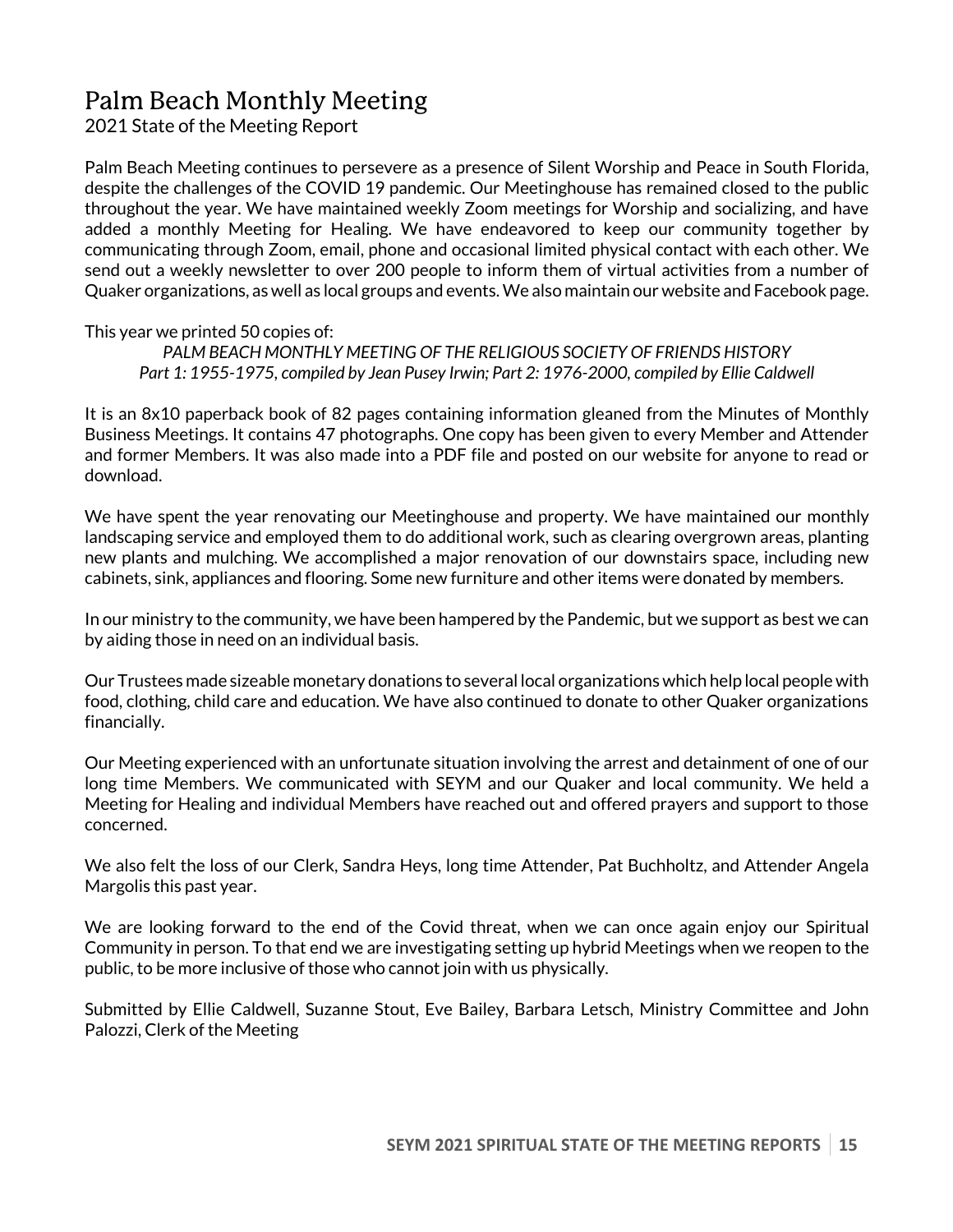## Saint Petersburg Monthly Meeting

2021 Spiritual State of the Meeting

Our Meeting reflected a tremendous coming together in a spirit-led manner, despite the second year of pandemic conditions. Some of the actions and decisions reflecting spirit were as follows.

The establishment of a beautiful butterfly garden covering the full west side of our grounds, which replaced an old and dangerous children's playground. The fully established garden is a successful attraction for butterflies and the many of us humans who delight in this calming environment.

The establishment of a flourishing and inviting natural habitat encompassing the east side of our rather extensive grounds. Previously essentially unused, this inviting area is now used for committee meetings, informal gatherings and private contemplation. A new sliding glass door opens the area up for enjoyment from our Peace Room.

The transformation of the Peace Room, which previously housed ProNica, into a beautifully open and light-filled space. It serves as our office and will also house our rather extensive library, which is currently located in an uninviting room in the Meeting House.

Friends'\* receptivity to calls asking them to serve on various committees: From our nominating committee, "There is an abundance of experience for the Quaker process within the committee's membership. This gives us a feeling of the importance of our work to gather the other Meeting's committees together, since all committees are the foundation of our service to each other and the community."

Continuing social action and establishment of activities in support of increasing awareness around social issues: From our peace and social concerns committee, "We have joined with Friends from this and other meetings to support many actions and groups with our gifts of time, finances and commitment. These activities and involvements have included: FCNL annual meeting and the building of a Florida Advocacy Team.... The team shares information and has been persistent in reaching out to the staff of our Senators to promote peace. SOA Watch and Border Justice and continuing involvement with Ana Z., her children, and their efforts to gain security and stability as immigrants. Local demonstrations, petitions and canvassing for voting rights, racial justice, affordable housing, saving, and improving the postal service and electing an advocate for these justice issues to city council. Joined with the Association for the Study of African American Life and History in an outdoor viewing and discussion of *The Barbara Lee Story: Speaking Truth to Power*. Established a collection box for nonperishable foods, personal items and money to Day Star to help less fortunate neighbors in these times of rocketing housing and food costs."

Enhancement of our communication efforts: Like other Meetings, we experienced discouragement and heartache at some of the news and politics our nation experienced in 2021. Friends find hope, support and spiritual grounding in our Meeting and its various activities. Our weekly Friendly Reminder, which announces not only Quaker activities, but community and Zoom activities and opportunities, is significant in keeping us "sane" and spiritually grounded. https://stpetersburgquakers.org and mindthelight.org are useful to us and to those seeking information about us.

Improvements to the property: Many of the improvements have been described above and others include a new storage area adjacent to the Peace Room, beginning work on our kitchen renovation, needed repairs and establishment of a vegetable garden and composting area. We were delighted to have installed solar panels upon which we are now fully reliant--and exemplify living true to our spiritual values. Many of the panels were donated by a benefactor and others were paid for through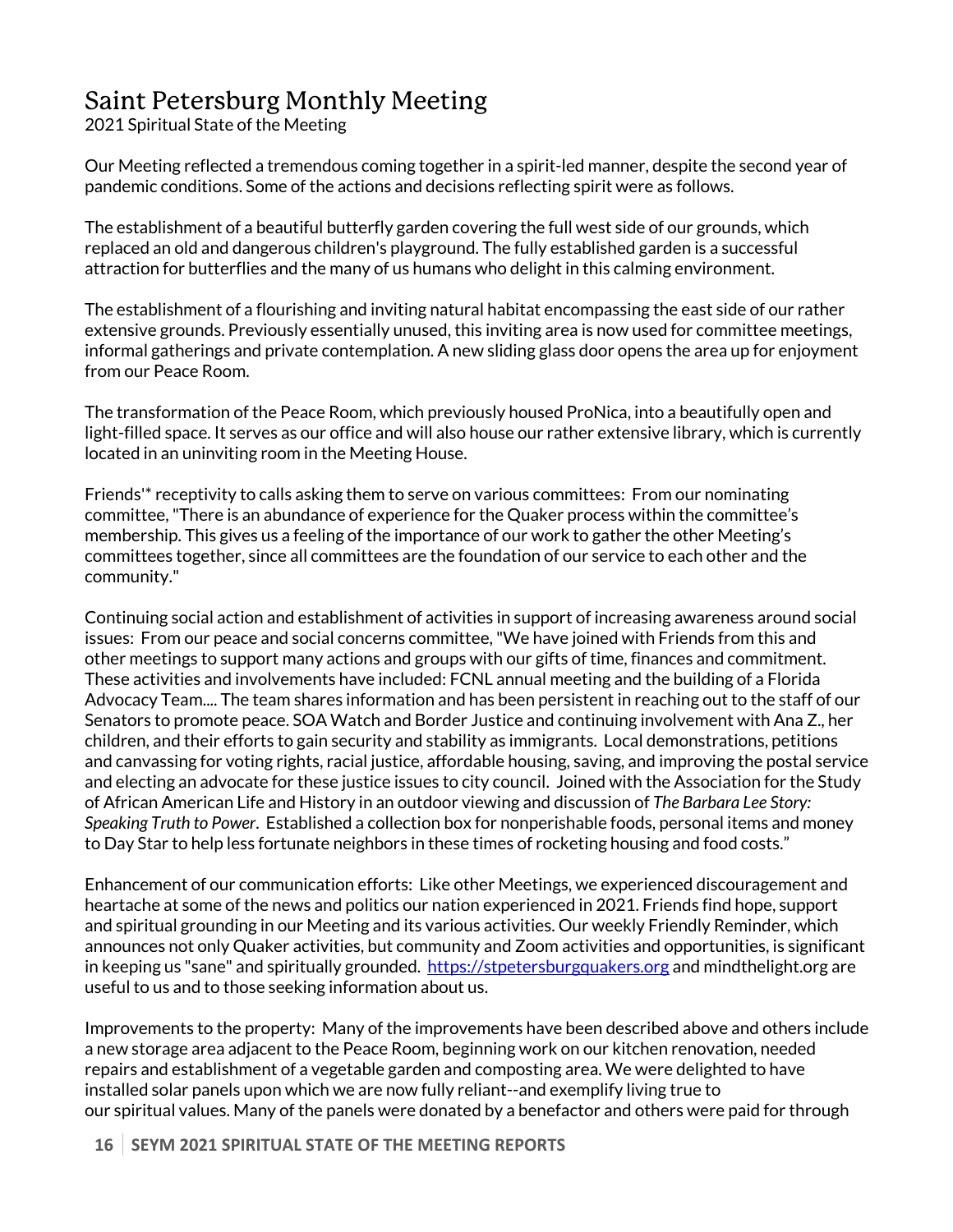donations and our meeting budget. We have tested our well and installed a pump, which should be fully operational for watering the grounds early next year;

"A wolf in the henhouse:" We perceived a need for a coordinating mechanism for the various physical changes being undertaken. The Meeting clerk called a special meeting of all clerks whose committees were undertaking significant projects. It evolved that an underlying issue was deviation from Quaker process by several committees. Disagreements, grievances and hurt feelings were resultant. When we peered even more deeply into the proverbial "wolf," the basis of the issue was the now twoyear-long pandemic and our not having understood how extra attention needed to be paid to Quaker process because we were not coming together as we had P.C. (pre covid). Recognition of the "wolf" led to changed behavior and, therefore, resolution.

Continued additional worship and ministry activities: Started in 2020, Worship and Ministry has been very visible during this time of virtual and hybrid meetings. It has added a Wider Quaker World class to Adult First Day School that has helped the Meeting get outside of itself. The committee has continued to host and facilitate other virtual discussion groups that have brought people together to discuss delicate issues that have drawn us closer. The committee has also contributed to the restart of in person gatherings at the Meetinghouse as the pandemic receded.

Despite the limitations and awkwardness of finding a balance between Zoom and in-person meetings, the important work of all our committees has continued in earnest. As with Friends in other parts of the nation, St. Petersburg Meeting has been sharing a journey of self-exploration. We have faced unexpected (and sometimes unwanted) technological changes that have come in this second year of COVID.

We recognize that the 21st Century has presented us with exciting opportunities that would seem like magic to our ancestors. We have been delighted to use Zoom to welcome Friends from our Lake Wales Worship Group as well as Friends in other far-flung regions of the country. In that regard technology has allowed us new and dynamic ways to connect with one another.

There is ongoing discernment about the use of so-called "hybrid meetings," which accommodate both Zoom and in-person attendance simultaneously. Several Friends feel that our Meetings for Learning and, even more importantly, our Meetings for Worship are not living up to our expectations of spiritual fellowship in these hybrid settings. Some Friends have stopped coming to Meeting entirely because they feel unable to worship with the distraction of the Zoom camera and attendees on screen. We remain hopeful that we will find Spirit led solutions that will allow us to continue to enjoy the camaraderie and spiritual fulfillment that have always been hallmarks of St. Petersburg Friends Meeting.

We continue to work together with other religious groups in the community. We are represented on Interfaith Faith Tampa Bay, Faith and Action for Strength Together (FAST), the monthly meeting of pastors with our Chief of Police, and the monthly pastors' prayer vigil at the St. Petersburg Police Station.

Our Meeting lost two persons to death, each of whom contributed much to the spiritual fabric of our Meeting. Carol ("Ahbi") Hudson chose her own death at age 92. It was very "Ahbi" for her to wait until she could cast her vote in what was a major election. Her keen intelligence and Buddhist wisdom remain remembered and appreciated. Jay Ortego Rand was a long time Quaker and was steeped in our process, history and practices. His rich singing voice was often received as a message, with his aptly chosen songs ringing throughout our Meetings for Worship. Ahbi and Jay are missed.

Message from the Meeting Clerk: "It has been a pleasure to serve as Clerk for 2020. I have grown spiritually and increased my understanding of Quaker process. I had been an attender or member of six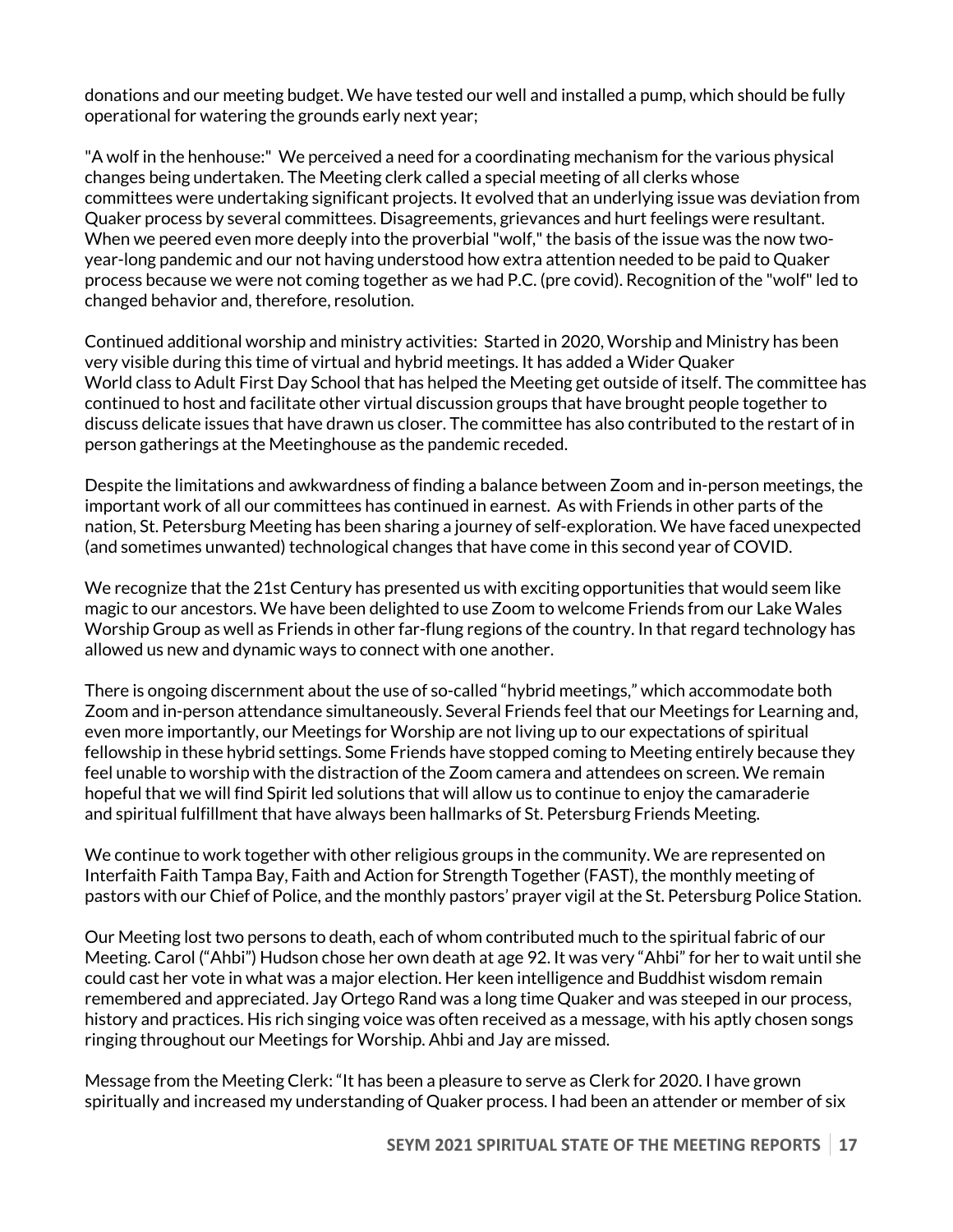other Quaker meetings and so was not surprised at the outstanding energy and values of our small monthly meeting. I thank the Meeting for honoring me with this opportunity to serve."

\* "Friends" is used to denote members and attenders.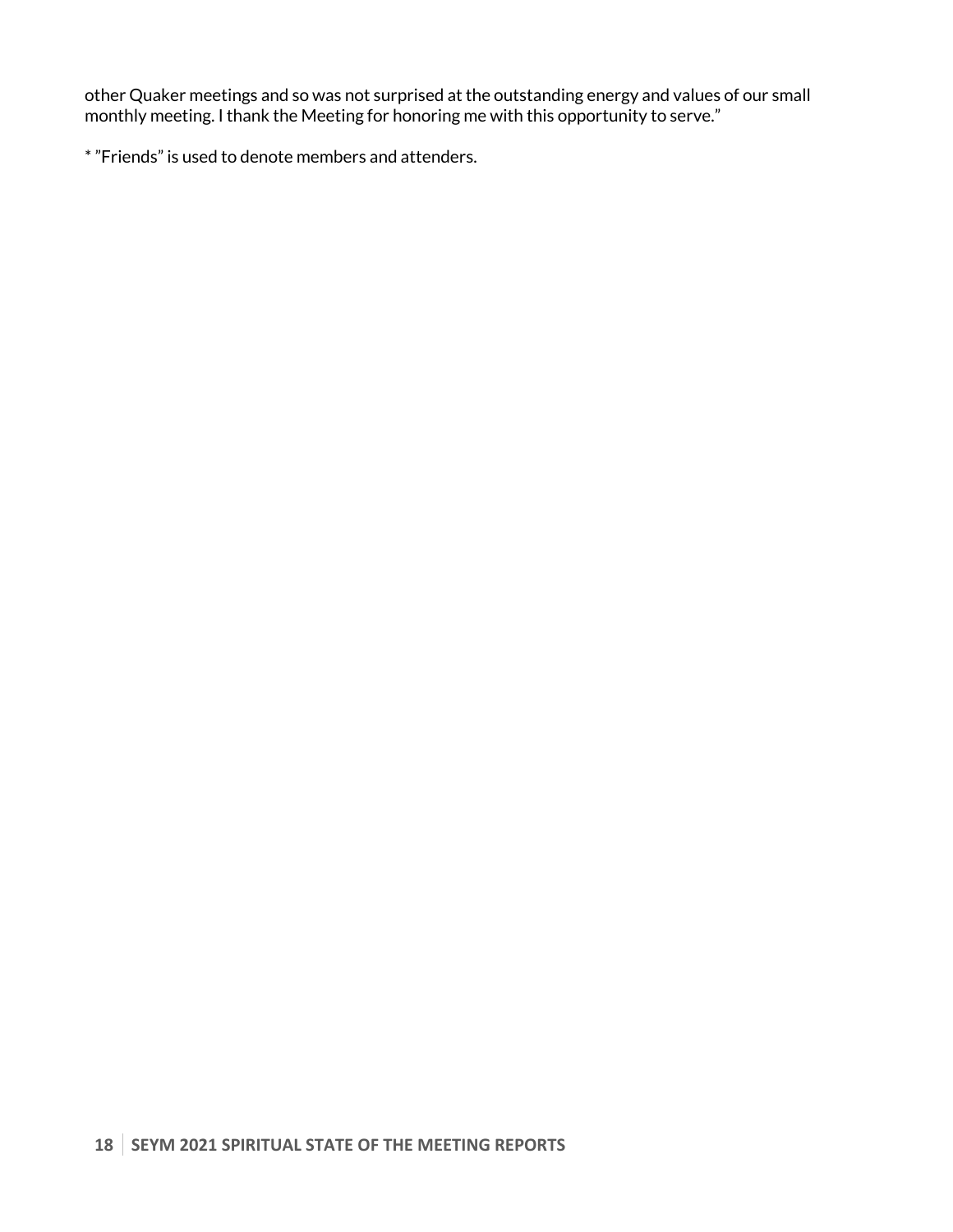# Sarasota Monthly Meeting

2021 Spiritual State of the Meeting

Our cherished Meeting felt the impact of national and world events in 2021. Unprecedented political events and tensions surrounding the November 2020 presidential election led to thought and discussion about how we as Friends can contribute to reconciliation. Added to this was the worldwide impact of the new deadly virus Covid 19, which caused widespread fear, anxiety, and disruption of daily life as well as financial hardship for many. People were advised to self-isolate to avoid the spread of this disease. These chaotic times were unlike anything most people had experienced. In mid 2021, vaccines against Covid became widely available. Over the following months, much of the population gradually became vaccinated. However, due to the continual appearance of new viral strains, it has remained problematic for groups of people to meet.

Sarasota Friends Meeting felt the effects of these events. The meetinghouse was closed from March 2020 to May 2021. We learned to use an internet system to convene virtual Meetings for Worship. Eight to twelve Friends participated each Sunday, as compared with our past in-person Meetings of 15 to 20 people at the meetinghouse. For a time, we also held virtual midweek Meetings. These were laid down after six months due to low attendance. Because of Covid-related restrictions on travel, none of our seasonal Friends and attenders met with us in the winter of 2020-21. Our Meeting was already struggling with diminished attendance. Prior to the pandemic, active membership had decreased to nineteen Friends. Correspondingly, our budget for 2021 was half what it was in prior years, regrettably including our charitable contributions.

Mimi McAdoo, a foundational member of SMM, passed away on June 17, 2021. We honored her memory with a memorial meeting and a Minute of remembrance.

With smaller numbers, we continued our spiritual practices and maintained the traditional structure of a Monthly Meeting. Despite outreach to inactive Friends, it remained difficult to fill positions and maintain membership of the Meeting's committees. Our most active Friends participated in several meeting positions and committees. We tried to maintain our Meeting in the usual manner, offering adult education opportunities after Meeting for Worship and keeping a cheerful heart. There was no change in the sense of warmth and love among us. In some ways, the pandemic helped to bring us together and enabled us to make changes, such as meeting remotely, about which our Meeting previously could not reach unity.

We felt it especially important in these times to maintain communication with our absent and inactive members and regular attenders. To that end, willing Friends were given lists of non-attending Friends to reach out to for spiritual and loving connection. A different list was put together for all our members and regular attenders, matched in pairs as telephone partners to form a bond and ease the sense of aloneness that can arise because of isolation.

As vaccinations became available, most members and attenders chose to be vaccinated. Starting in May 2021, vaccinated F/friends were invited to resume meeting in person at the meetinghouse. We obtained the necessary equipment to create a combined Meeting for Worship, meeting virtually and at the meetinghouse in one group. This has been successful and has led to participation by some widely dispersed Friends around the country as well as local Friends unable to attend the meeting in person.

Many informal discussions and a structured threshing session were held to consider the reasons for and ways to address the decline in attendance at Meeting for Worship, as well as the overall spiritual state of the Meeting. There was a sense that the demands of committees, especially when managed by only a small number of people, had become a distraction from spiritual growth. With this in mind, we decided to try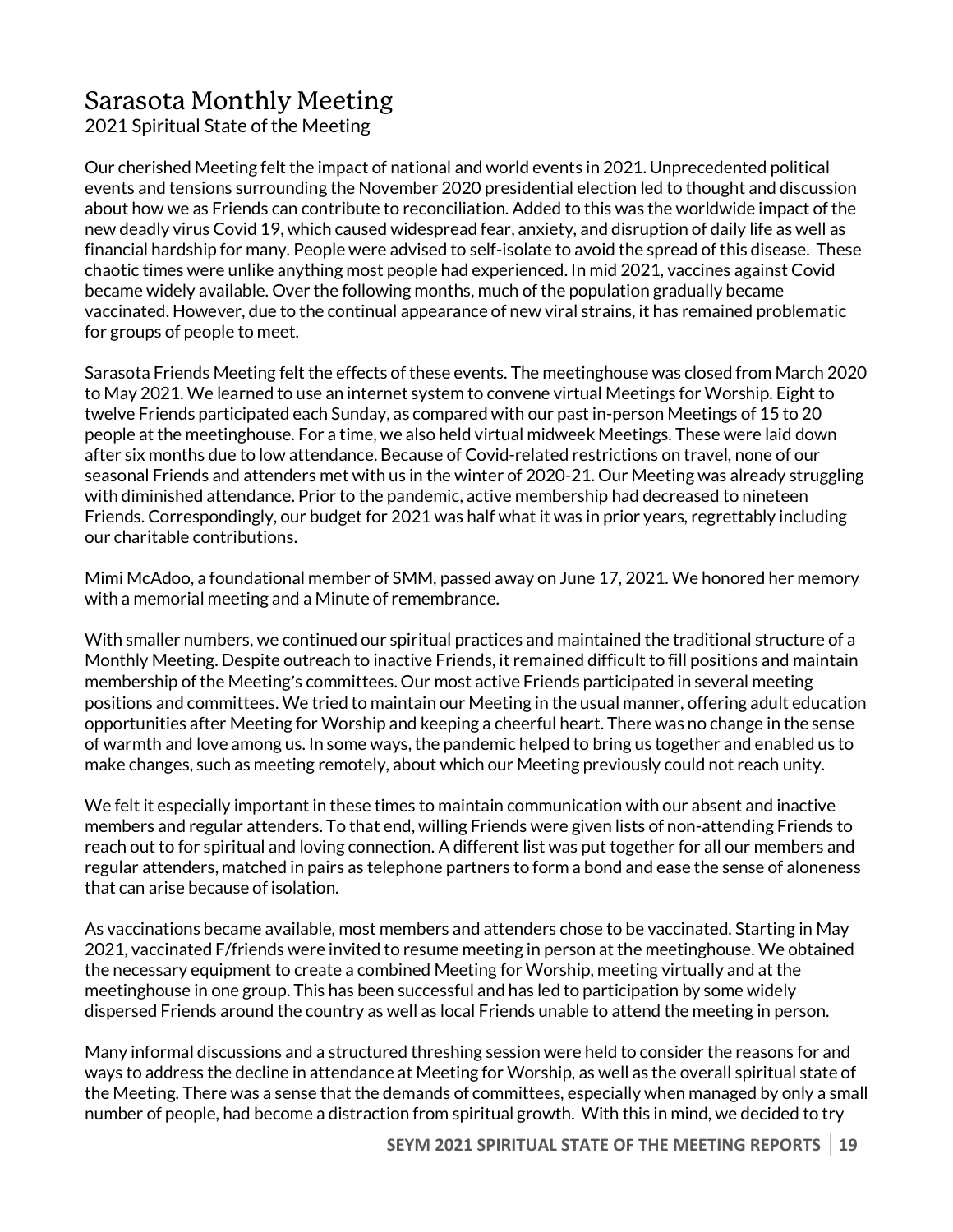decreasing the frequency of Meetings for Business to every three months, with additional called Meetings when needed. The individual committees each decided at what intervals they wished to meet. Some committees took a break from meeting and resumed, refreshed, after a few months. Although there were concerns about making these changes, we reached consensus that, consistent with our testimony of simplicity, it made sense to try them. We are finding that some of the work formerly done by committees is now done by the Meeting as a whole.

We as a Meeting are finding strength by shifting our focus inward. Our members continue to address critical issues of homelessness, social injustice, and violence through individual activities and work with groups outside the Meeting. By building the strength of our Meeting spiritually and interpersonally, we provide a stronger center from which members and attenders draw strength for individual, Spirit-led work.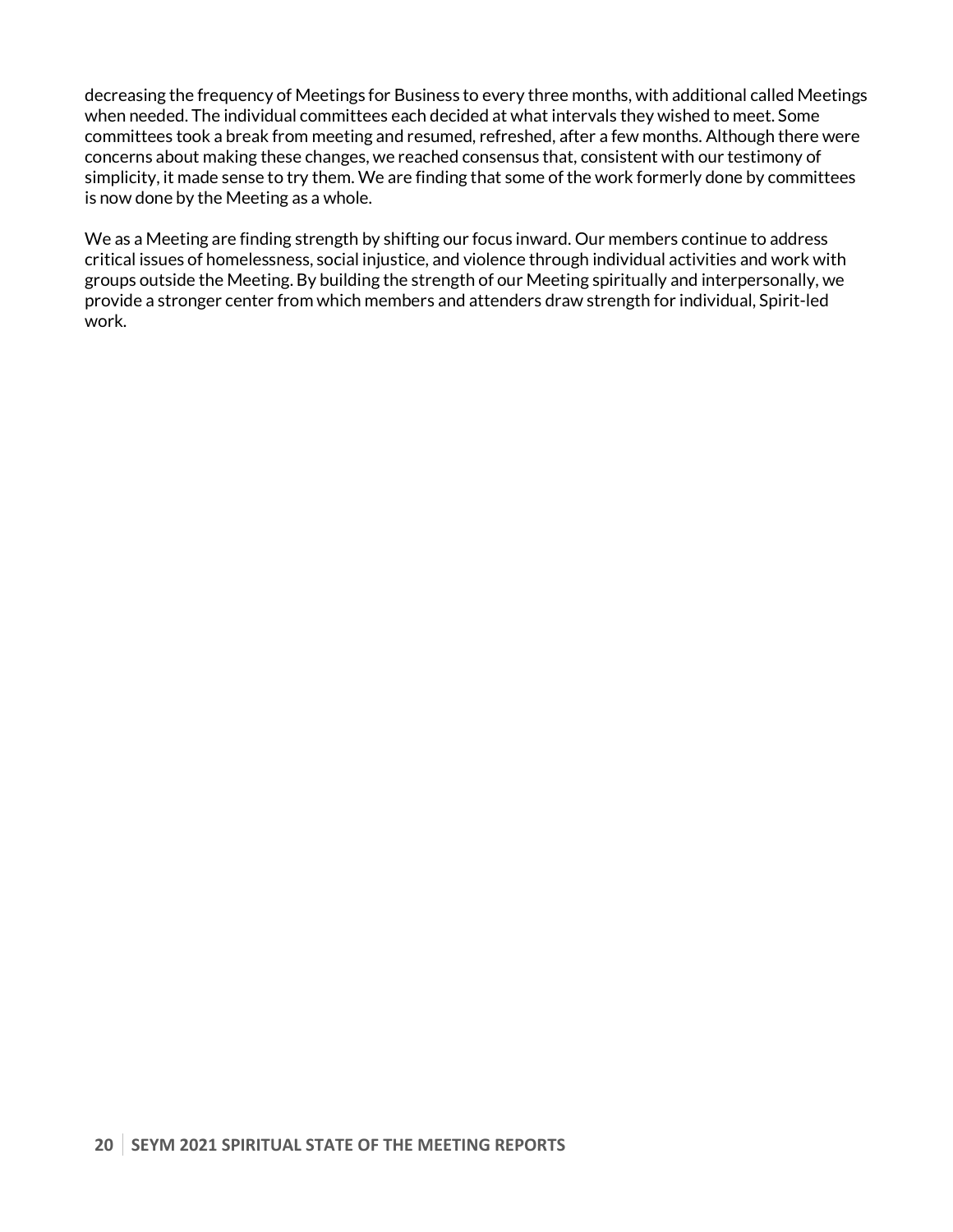# Tallahassee Monthly Meeting of the Religious Society of Friends

2021 Spiritual State of the Meeting

Nineteen Friends gathered in worship-sharing, with 9 on Zoom and 10 in person at our meetinghouse, to speak to queries as part of our discernment on the spiritual state of our Meeting in 2021. The queries follow this report.

Tallahassee Monthly Meeting has experienced a deepened sense of Beloved Community and spiritual renewal in the past year. We often felt the spiritual nourishment of being taken into deeper worship. A Friend remarked, "Friends give a synergy to my lifelong pursuit of the Spirit." The SARS-CoV-2 virus brought us closer together than ever before and also presented some of our greatest challenges.

Our community was strengthened when we joyfully welcomed into membership a long-time attender and a couple who transferred their membership from another Meeting. Three young adult regular attenders have also deepened our sense of Beloved Community, along with two new adult regular attenders.

The death of a long-time member who had not been able to attend for several years, made visible in a different way the strong bonds we have together. Those who knew this Friend were saddened, while at the same time, the love in our community brought us tenderly together with her family. We heard from her sons at her memorial service, held elsewhere, how much the support of our Meeting continued to mean to them. We were grateful for the love and service their mother had generously shared with us, and the active presence of her sons in our First Day School. They all contributed significantly to the community we have today.

Meeting through both Zoom and in person at the meetinghouse made it possible for Friends from a distance to attend, at times with small children. Others, who live locally and had not been attending, attended regularly with the learned ease of Zoom. The technology also enabled us to also hold Thursday evening meetings for worship sharing and our meeting for worship with attention to business. A Friend expressed appreciation for the lightness of heart with which our Meeting clerk presided over the latteran aid to reaching unity. Zoom also broke through the sense of isolation some Friends felt. In an attempt to address loneliness from the isolation, we offered Friday afternoon tea-times at the meetinghouse. They were a joyful connection for those Friends who attended in person and sometimes on Zoom.

The beautiful outdoor space embracing our meetinghouse also brought spiritual deepening and community-building for some Friends. One Friend spoke of her illuminating experiences being in that "sacred space." Friends also bonded more closely as they worked to establish our community garden.

Our Beloved Community was further enriched as we became much more active in putting our spiritual beliefs into practice beyond the walls of our meetinghouse and Zoom rectangles. Those activities surprised some of us and taught us more about the foundation of the Quaker way of life.

We enjoyed sharing the fresh produce from our newly planted community garden with the iGrow Garden, a Tallahassee Food Network partner, to address hunger in an underserved area of Tallahassee. Those of us who volunteered at the garden learned from and made friends within that multiracial community.

Our other ministries included replacing our "Black Lives Matter" sign in front of the meetinghouse for the third time, and our membership in the Capital Area Justice Ministry. The latter is working to increase affordable housing and decrease gun violence in the Tallahassee area. We have had multiracial

**SEYM 2021 SPIRITUAL STATE OF THE MEETING REPORTS 21**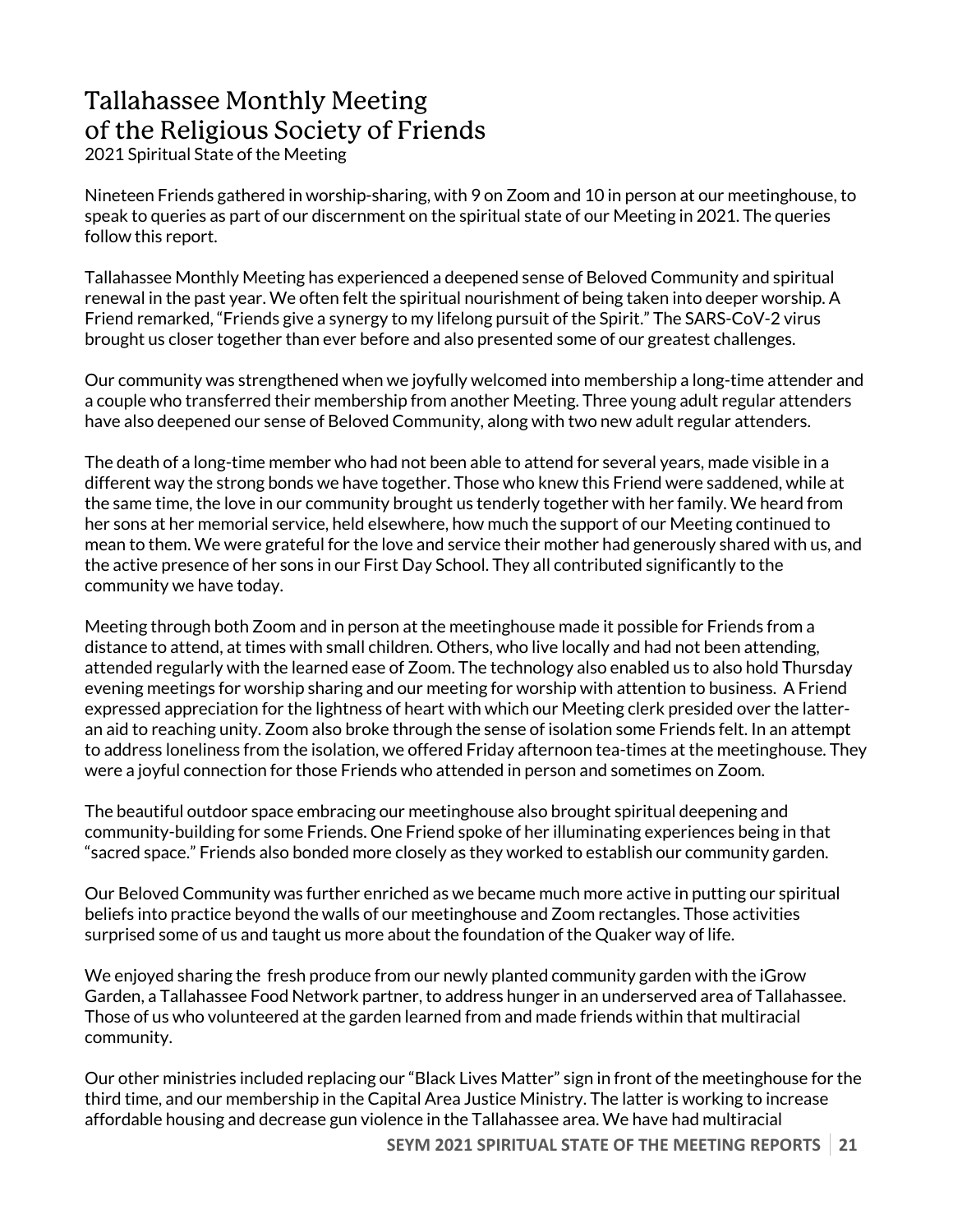engagement with at least twenty area churches through this organization. We look forward to increasing the involvement of more of us in their efforts. Our representation with the Big Bend After Reentry Coalition began opening our eyes to the needs of returning citizens. We once again continued our support of the Hilltop residents in Madison, part of Apalachee Mental Health. We experienced the joy of contributing to their Christmas party with requested gifts and the presence of some of us. We renewed our representation to the Tallahassee Green Faith Alliance, where we joined with other faith communities in Creation Care and making places of worship sustainable. We were grateful to have selected a new contact for the Friends Committee on National Legislation (FCNL) to increase our involvement with peacemaking through them as well. We held our third Racial Justice Study Sessions series, which, for the first time, included participants from the wider Tallahassee community. The sessions deepened our sensitivity to and ability to challenge racism. We know we have much more to learn. Our involvement in the Community Remembrance Project (CRP), in conjunction with the Equal Justice Initiative (EJI) and many other local faith communities and organizations, led us to participate in the installation of a commemorative marker from EJI. The marker honored the lives of the four documented men, of the many undocumented ones, who were lynched in the Tallahassee area.

Living in Beloved Community brought challenges as well. We were saddened by a Friend's laying down his membership and realized our continuing need for more effective communication and conflict resolution skills with one another.

We missed the Friends who could neither learn Zoom skills nor were drawn to worship through Zoom when they felt unsafe meeting at the meetinghouse. We could have done more to keep in regular communication with those Friends and learned more about how to better care for meeting members and attenders. Likewise, we decided to increase our efforts to address the needs of members and attenders who had, and will have, difficulties of various kinds.

We also continued to be challenged by the few, and often no, Black, and other People of Color attending our meeting. There was also little or no presence of children, teenagers, and younger families in our Meeting. We seek to welcome into our Meeting the diversity of the Tallahassee community who may be looking for what we, as Friends, offer. We are learning more about the intersectionalities of race, ethnicity, gender identity, ability, sexual orientation, age, economic status, and other qualities and how to be more thoroughly welcoming to everyone. We grieved and grieve that the young adult Black Friend who is a member of our Meeting and stopped attending because of the racism he felt among us has not returned.

Some of us wished that our meeting as a whole had been more deeply engaged with Southeastern Yearly Meeting and other wider Quaker organizations for the broader experience of spiritual support they offer.

We were challenged in our prison outreach during the pandemic, including service with the ministry of a Friend addressing the needs of death row residents. Though we contributed financially to Kindred Spirits, we realized we must make that organization more visible within our Meeting, along with Tallahassee Citizens Against the Death Penalty. We look forward to the extensive resource a new member brings with his experience with the Alternatives to Violence Project (AVP).

The challenges and joys were all a vital part of our spiritual growth. We feel our solid foundation in God or Christ Spirit guiding us. As one friend reflected, "I never cease to be amazed by the power of the way in which we share together that deepens communication. It must have something to do with the love of the Meeting and support of Friends. It changes my view."

\_\_\_\_\_\_\_\_\_\_\_\_\_\_\_\_\_\_\_\_\_\_\_\_\_\_\_\_\_\_\_\_\_\_\_\_\_\_\_\_\_\_\_\_\_\_\_\_\_\_\_\_\_\_\_\_\_\_\_\_\_\_\_\_\_\_\_